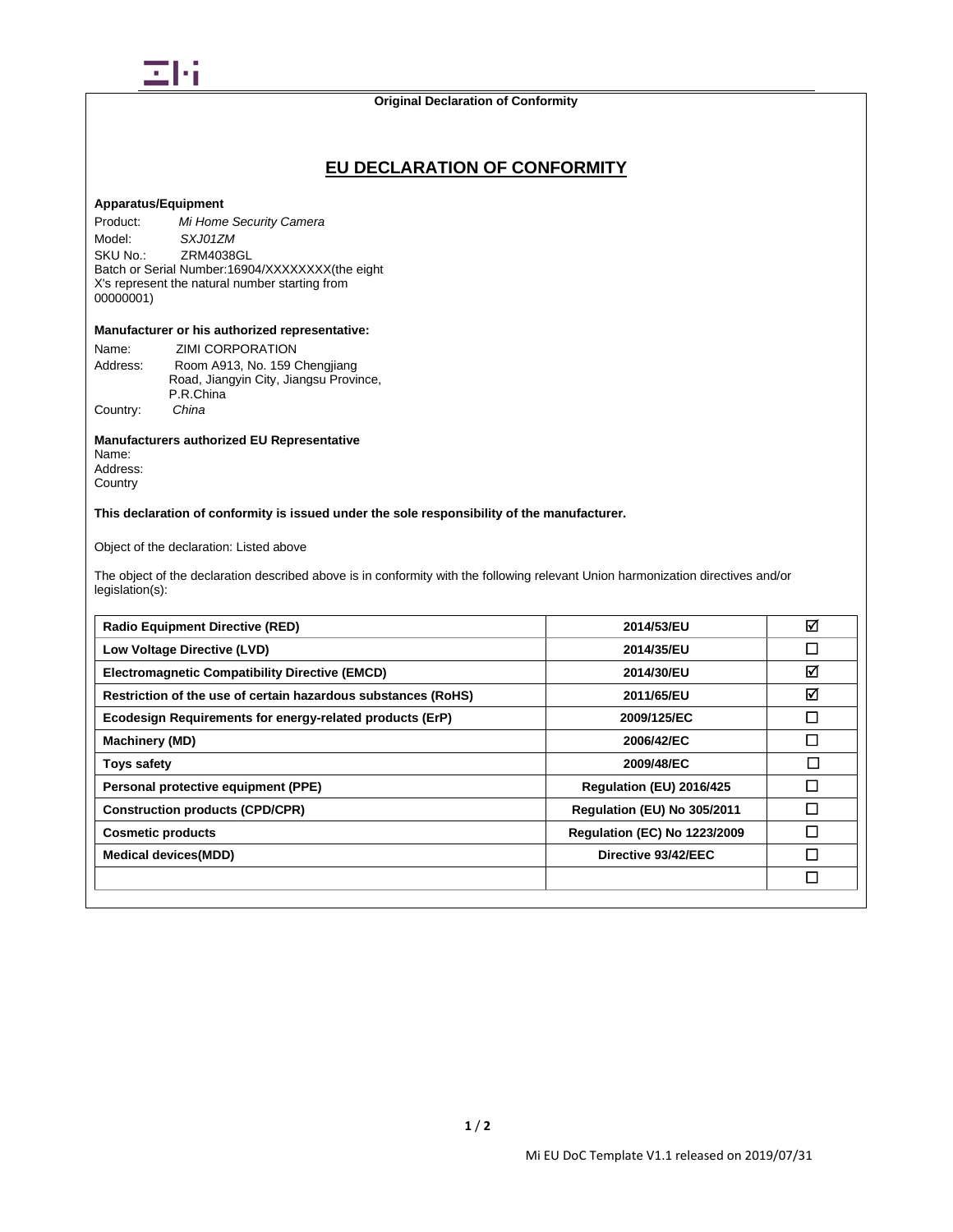

References to the relevant harmonized standards used, including the date of the standard, or references to the other technical specifications, including the date of the specification, in relation to which conformity is declared:

| <b>Harmonized Standard</b>                            | <b>Test Report No.</b>          | <b>Test lab</b>                                                     |
|-------------------------------------------------------|---------------------------------|---------------------------------------------------------------------|
| EN 55024:2010+A1:2015                                 | ES170607006E                    | EMTEK(shenzhen)Co.,Ltd                                              |
| EN 55032:2015                                         | ES170607006E                    | EMTEK(shenzhen)Co.,Ltd                                              |
| EN 61000-3-2:2014                                     | ES170607006E                    | EMTEK(shenzhen)Co.,Ltd                                              |
| EN 61000-3-3:2013                                     | ES170607006E                    | EMTEK(shenzhen)Co.,Ltd                                              |
| EN 301489-1 V2.2.0:2017                               | ES170607007E                    | EMTEK(shenzhen)Co.,Ltd                                              |
| EN 301489-17 V3.2.0:2017                              | ES170607007E                    | EMTEK(shenzhen)Co.,Ltd                                              |
| EN 300328 V2.1.1:2016                                 | ES170607007R1,<br>ES170607007R4 | EMTEK(shenzhen)Co.,Ltd                                              |
| EN 301893 V2.1.1:2017                                 | ES170607007R2                   | EMTEK(shenzhen)Co.,Ltd                                              |
| EN 300440 V2.1.1:2017                                 | ES170607007R3                   | EMTEK(shenzhen)Co.,Ltd                                              |
| EN 62311:2008                                         | ES170607007H                    | EMTEK(shenzhen)Co.,Ltd                                              |
| EN 60950-<br>1:2006+A11:2009+A1:2010+A12:2011+A2:2013 | ES170607007S                    | EMTEK(shenzhen)Co.,Ltd                                              |
| EN 50581:2012                                         | SHAEC1700378301                 | <b>SGS-CSTC Standards Technical</b><br>Services (Shanghai) Co., Ltd |

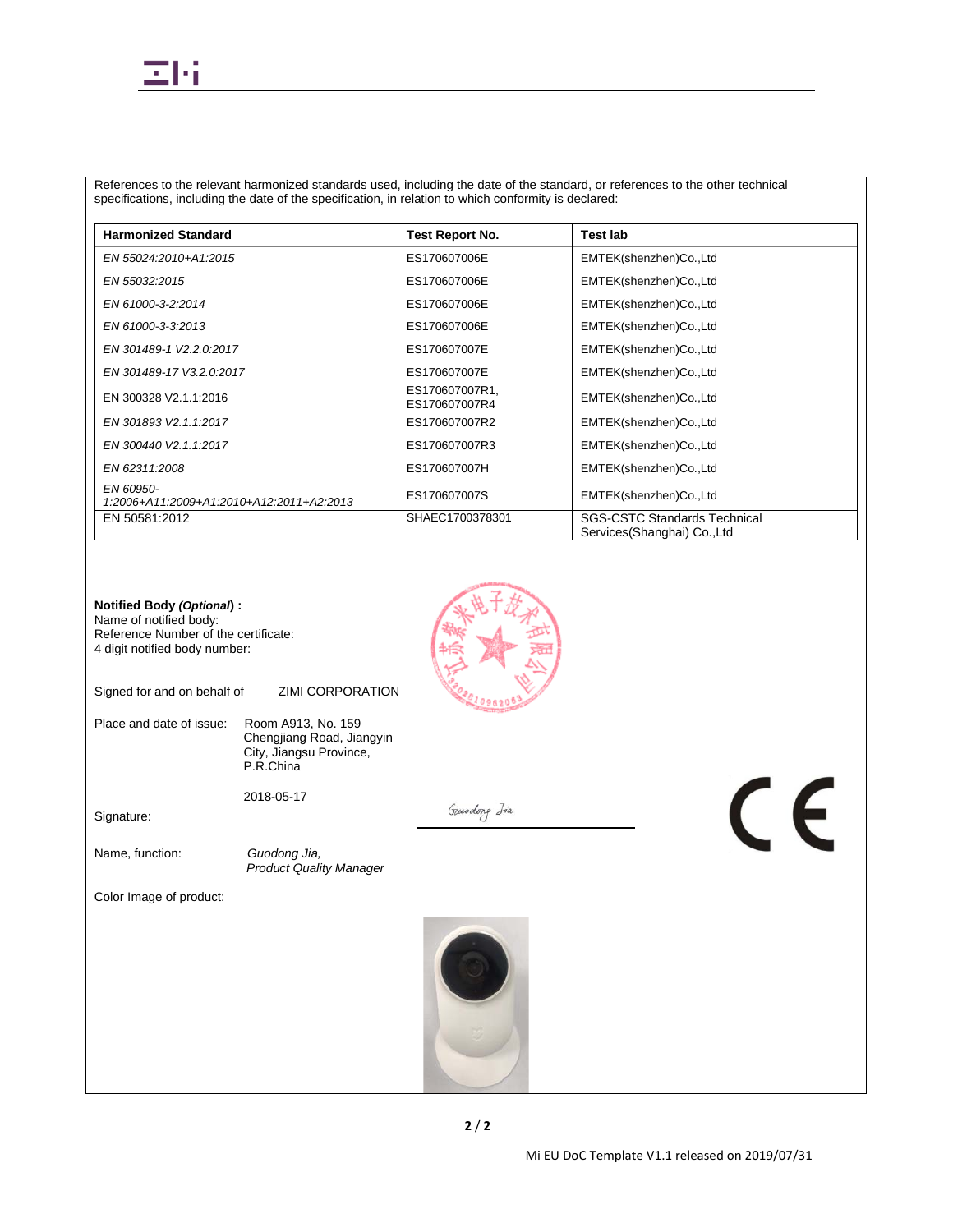

# **PROHLÁŠENÍ O SHODĚ EU**

# **Zařízení**

Produkt: *Mi Home Security Camera* Model: *SXJ01ZM* ZRM4038GL Šarže nebo výrobní číslo:16904/XXXXXXXX(the eight X's represent the natural number starting from 00000001)

#### **Výrobce nebo jeho autorizovaný zástupce:**

| Název:  | ZIMI CORPORATION          |
|---------|---------------------------|
| Adresa: | Room A913, No. 159        |
|         | Chengjiang Road, Jiangyin |
|         | City, Jiangsu Province,   |
|         | P.R.China                 |
| Země:   | China                     |

#### **Autorizovaný zástupce výrobce pro EU** Název: Adresa: Země:

**Toto prohlášení o shodě je vydáváno zcela na přímou odpovědnost výrobce.**

Předmět prohlášení: Uvedeno výše Uvedeno výše

Výše uvedený předmět prohlášení splňuje níže uvedené relevantní harmonizační směrnice a/nebo legislativu EU:

| Směrnice o rádiových zařízeních (RED)                 | 2014/53/EU                 | ☑      |
|-------------------------------------------------------|----------------------------|--------|
| Směrnice o nízkonapěťových zařízeních (LVD)           | 2014/35/EU                 | П      |
| Směrnice o elektromagnetické kompatibilitě (EMCD)     | 2014/30/EU                 | ☑      |
| Omezení používání některých nebezpečných látek (RoHS) | 2011/65/EU                 | ☑      |
| Požadavky na ekodesign energetických produktů (ErP)   | 2009/125/ES                | П      |
| Stroje (MD)                                           | 2006/42/ES                 |        |
| Bezpečnost hraček                                     | 2009/48/ES                 | $\Box$ |
| Osobní ochranné prostředky (PPE)                      | Směrnice (EU) 2016/425     | П      |
| Stavební výrobky (CPD/CPR)                            | Směrnice (EU) č. 305/2011  | П      |
| Kosmetické produkty                                   | Směrnice (ES) č. 1223/2009 | П      |
| Zdravotnické prostředky (MDD)                         | Směrnice 93/42/EHS         | П      |
|                                                       |                            | П      |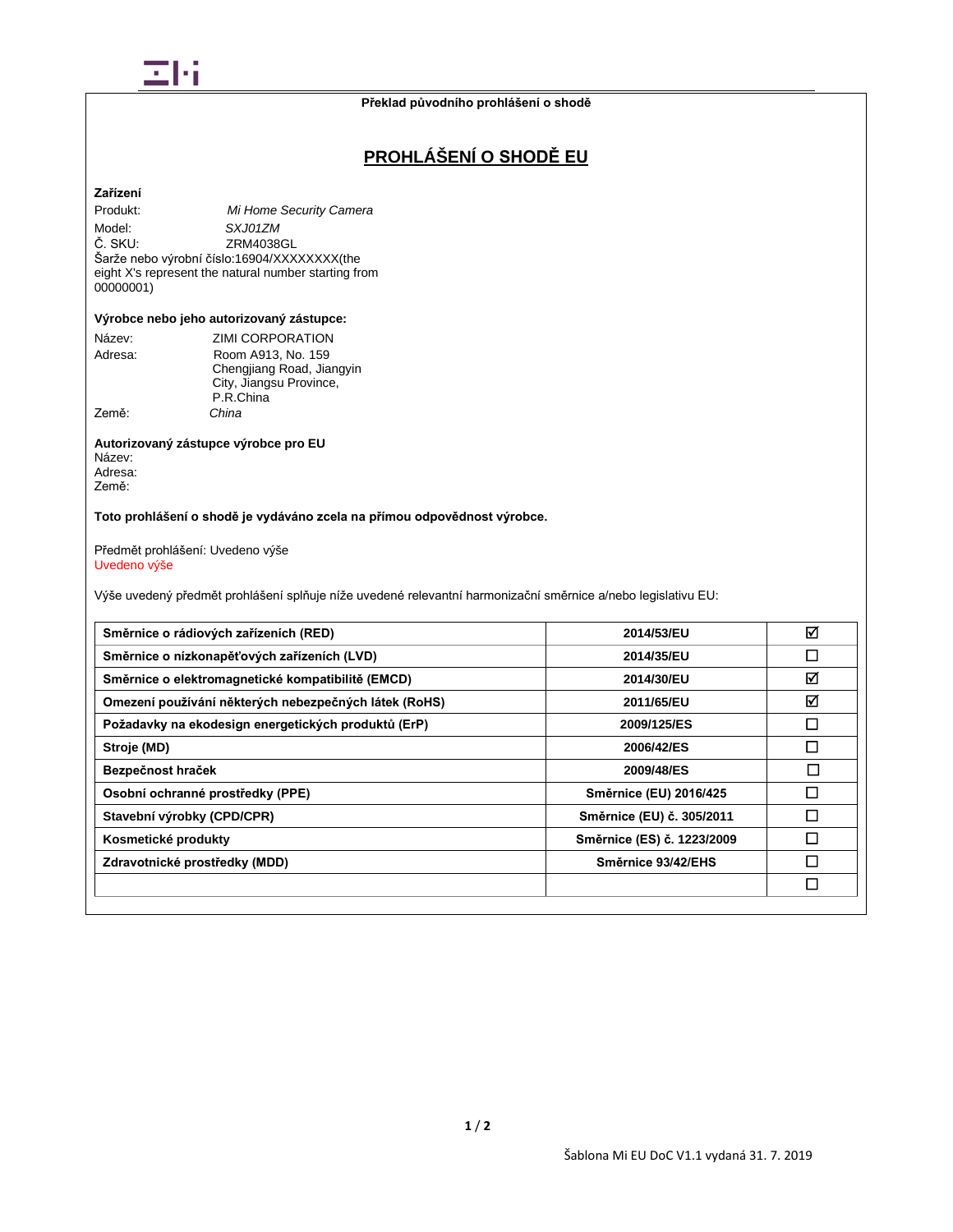

Níže najdete odkazy na použité relevantní harmonizované standardy (včetně data standardu) nebo na další technické specifikace (včetně data specifikace) v souvislosti s prohlašovanou shodou:

| Harmonizovaný standard                                | Testovací zpráva č.             | Testovací laboratoř                                                 |
|-------------------------------------------------------|---------------------------------|---------------------------------------------------------------------|
| EN 55024:2010+A1:2015                                 | ES170607006E                    | EMTEK(shenzhen)Co.,Ltd                                              |
| EN 55032:2015                                         | ES170607006E                    | EMTEK(shenzhen)Co.,Ltd                                              |
| EN 61000-3-2:2014                                     | ES170607006E                    | EMTEK(shenzhen)Co.,Ltd                                              |
| EN 61000-3-3:2013                                     | ES170607006E                    | EMTEK(shenzhen)Co.,Ltd                                              |
| EN 301489-1 V2.2.0:2017                               | ES170607007E                    | EMTEK(shenzhen)Co.,Ltd                                              |
| EN 301489-17 V3.2.0:2017                              | ES170607007E                    | EMTEK(shenzhen)Co.,Ltd                                              |
| EN 300328 V2.1.1:2016                                 | ES170607007R1,<br>ES170607007R4 | EMTEK(shenzhen)Co.,Ltd                                              |
| EN 301893 V2.1.1:2017                                 | ES170607007R2                   | EMTEK(shenzhen)Co.,Ltd                                              |
| EN 300440 V2.1.1:2017                                 | ES170607007R3                   | EMTEK(shenzhen)Co.,Ltd                                              |
| EN 62311:2008                                         | ES170607007H                    | EMTEK(shenzhen)Co.,Ltd                                              |
| EN 60950-<br>1:2006+A11:2009+A1:2010+A12:2011+A2:2013 | ES170607007S                    | EMTEK(shenzhen)Co.,Ltd                                              |
| EN 50581:2012                                         | SHAEC1700378301                 | <b>SGS-CSTC Standards Technical</b><br>Services (Shanghai) Co., Ltd |

**Oznámený subjekt** *(volitelně***):** Název oznámeného subjektu: Referenční číslo certifikátu: 4ciferné číslo oznámeného subjektu:

Podepsáno za a jménem ZIMI CORPORATION

Místo a datum: Room A913, No. 159 Chengjiang Road, Jiangyin City, Jiangsu Province, P.R.China

2018-05-17

Podpis:

Gundong Isa

Jméno, funkce: *Guodong Jia, Product Quality Manager*

Barevný obrázek produktu:



 $\epsilon$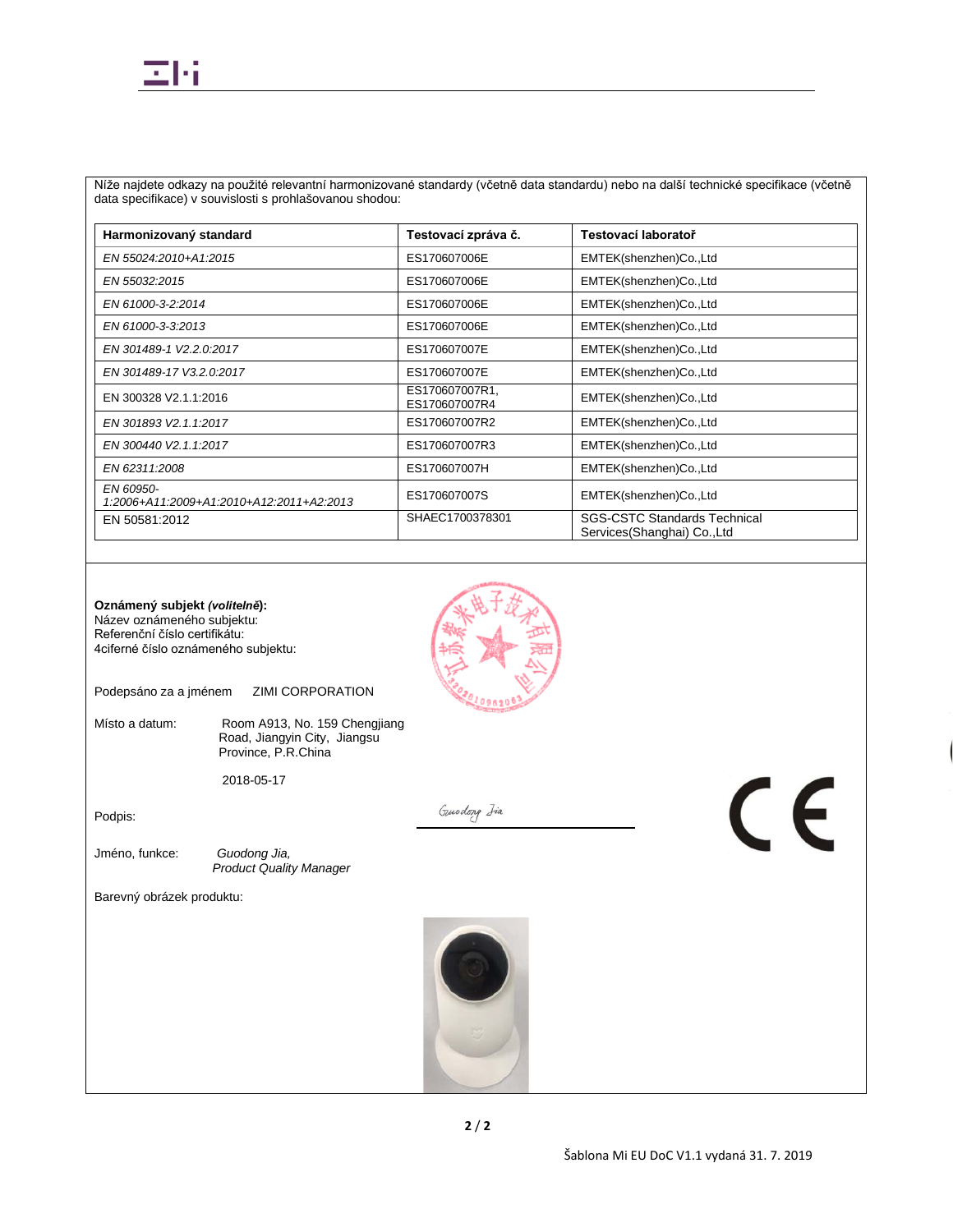

# **EU-KONFORMITÄTSERKLÄRUNG**

## **Elektrogeräte/Geräte**

Produkt: *Mi Home Security Camera* Modell: *SXJ01ZM*<br>SKU-Nr.: **ZRM40380** ZRM4038GL Chargen- oder Seriennummer:16904/XXXXXXXX(the eight X's represent the natural number starting from 00000001)

# **Hersteller oder dessen autorisierter Vertreter:**

| Name:    | <b>ZIMI CORPORATION</b>       |
|----------|-------------------------------|
| Adresse: | Room A913, No. 159 Chengjiang |
|          | Road, Jiangyin City, Jiangsu  |
|          | Province, P.R.China           |
| Land:    | China                         |

## **Autorisierte EU-Vertretung des Herstellers**

Name: Adresse: Land

**Diese Konformitätserklärung wird unter der alleinigen Verantwortung des Herstellers ausgestellt.**

Gegenstand der Erklärung: Oben aufgeführt Oben aufgeführt

Gegenstand der oben beschriebenen Erklärung ist die Konformität mit den folgenden relevanten Harmonisierungsrichtlinien und/oder Gesetzen der EU:

| Funkgeräte-Richtlinie (RED)                                              | 2014/53/EU                    | ☑            |
|--------------------------------------------------------------------------|-------------------------------|--------------|
| Niederspannungsrichtlinie (NSR)                                          | 2014/35/EU                    | П            |
| Richtlinie über die elektromagnetische Verträglichkeit (EMV)             | 2014/30/EU                    | ☑            |
| Beschränkung der Verwendung bestimmter gefährlicher Stoffe (RoHS)        | 2011/65/EU                    | ☑            |
| Ökodesign-Anforderungen für energieverbrauchsrelevante Produkte<br>(ErP) | 2009/125/EC                   | $\mathsf{L}$ |
| <b>Maschinen (MD)</b>                                                    | 2006/42/EC                    | П            |
| Sicherheit von Spielzeug                                                 | 2009/48/EC                    | П            |
| Persönliche Schutzausrüstung (PSA)                                       | Verordnung (EU) 2016/425      | П            |
| <b>Bauprodukte (BPR)</b>                                                 | Verordnung (EU) Nr. 305/2011  | $\mathsf{L}$ |
| Kosmetikprodukte                                                         | Verordnung (EU) Nr. 1223/2009 |              |
| Medizinprodukte (MDD)                                                    | Richtlinie 93/42/EEC          |              |
|                                                                          |                               | П            |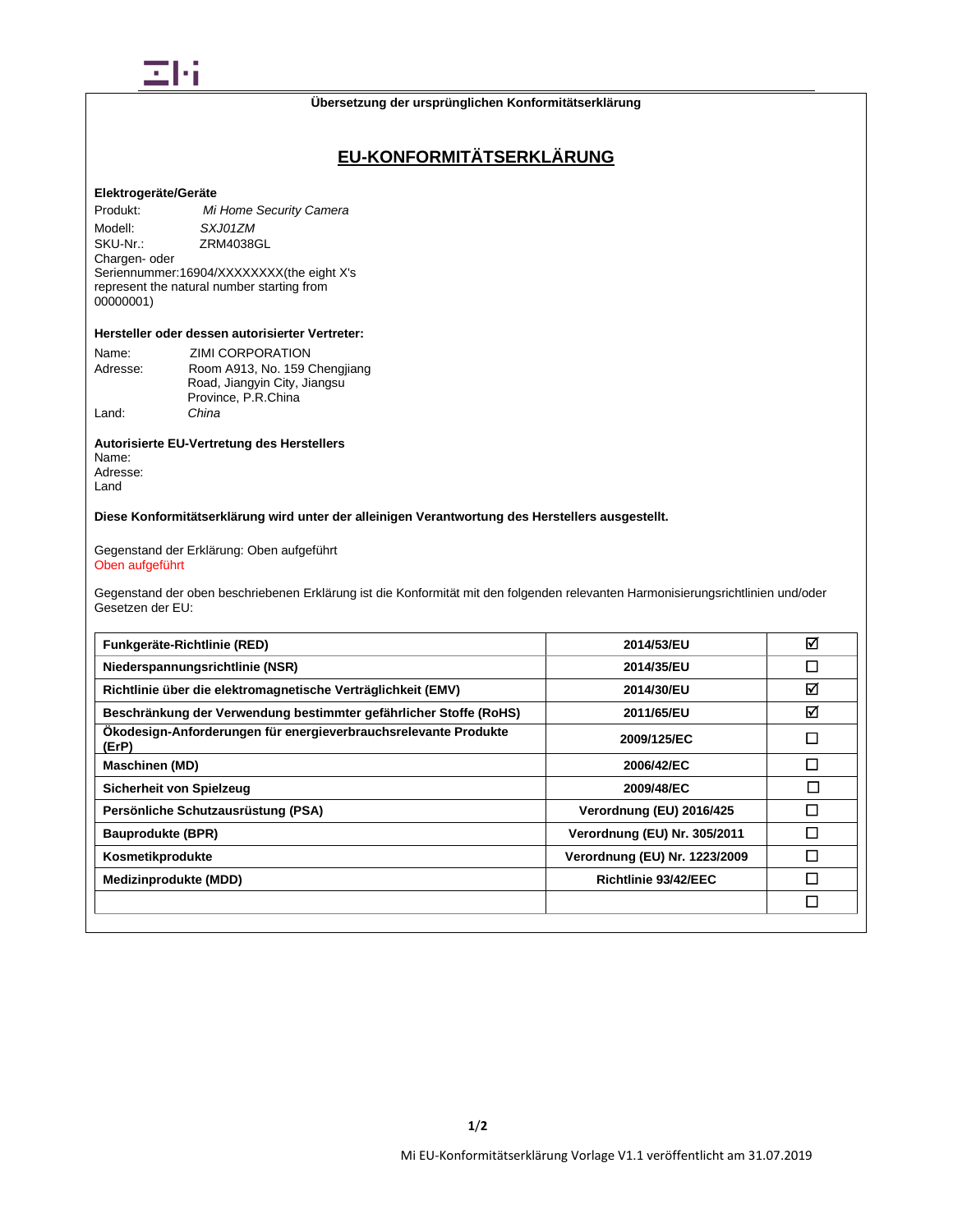Bezugnahme auf die verwendeten einschlägigen harmonisierten Normen, einschließlich des Datums der Norm, oder Bezugnahme auf Spezifikationen, einschließlich des Datums der Spezifikation, für die die Konformität erklärt wird:

| <b>Harmonisierte Norm</b>                             | Testbericht-Nr.                 | <b>Testlabor</b>                                                    |
|-------------------------------------------------------|---------------------------------|---------------------------------------------------------------------|
| EN 55024:2010+A1:2015                                 | ES170607006E                    | EMTEK(shenzhen)Co.,Ltd                                              |
| EN 55032:2015                                         | ES170607006E                    | EMTEK(shenzhen)Co.,Ltd                                              |
| EN 61000-3-2:2014                                     | ES170607006E                    | EMTEK(shenzhen)Co.,Ltd                                              |
| EN 61000-3-3:2013                                     | ES170607006E                    | EMTEK(shenzhen)Co.,Ltd                                              |
| EN 301489-1 V2.2.0:2017                               | ES170607007E                    | EMTEK(shenzhen)Co.,Ltd                                              |
| EN 301489-17 V3.2.0:2017                              | ES170607007E                    | EMTEK(shenzhen)Co.,Ltd                                              |
| EN 300328 V2.1.1:2016                                 | ES170607007R1,<br>ES170607007R4 | EMTEK(shenzhen)Co.,Ltd                                              |
| EN 301893 V2.1.1:2017                                 | ES170607007R2                   | EMTEK(shenzhen)Co.,Ltd                                              |
| EN 300440 V2.1.1:2017                                 | ES170607007R3                   | EMTEK(shenzhen)Co.,Ltd                                              |
| EN 62311:2008                                         | ES170607007H                    | EMTEK(shenzhen)Co.,Ltd                                              |
| EN 60950-<br>1:2006+A11:2009+A1:2010+A12:2011+A2:2013 | ES170607007S                    | EMTEK(shenzhen)Co.,Ltd                                              |
| EN 50581:2012                                         | SHAEC1700378301                 | <b>SGS-CSTC Standards Technical</b><br>Services (Shanghai) Co., Ltd |

### **Benannte Stelle** *(Optional***):**

Name der benannten Stelle: Referenznummer des Zertifikats: 4-stellige Nummer der benannten Stelle:

Unterzeichnet für und im Namen von: ZIMI **CORPORATION** 

Ort und Datum der Ausstellung: Room A913, No. 159 Chengjiang Road, Jiangyin City, Jiangsu Province, P.R.China

2018-05-17

Unterschrift:

Name, Funktion: *Guodong Jia,* 

*Product Quality Manager*

Farbbild des Produkts:



Gunodong Iia

 $\epsilon$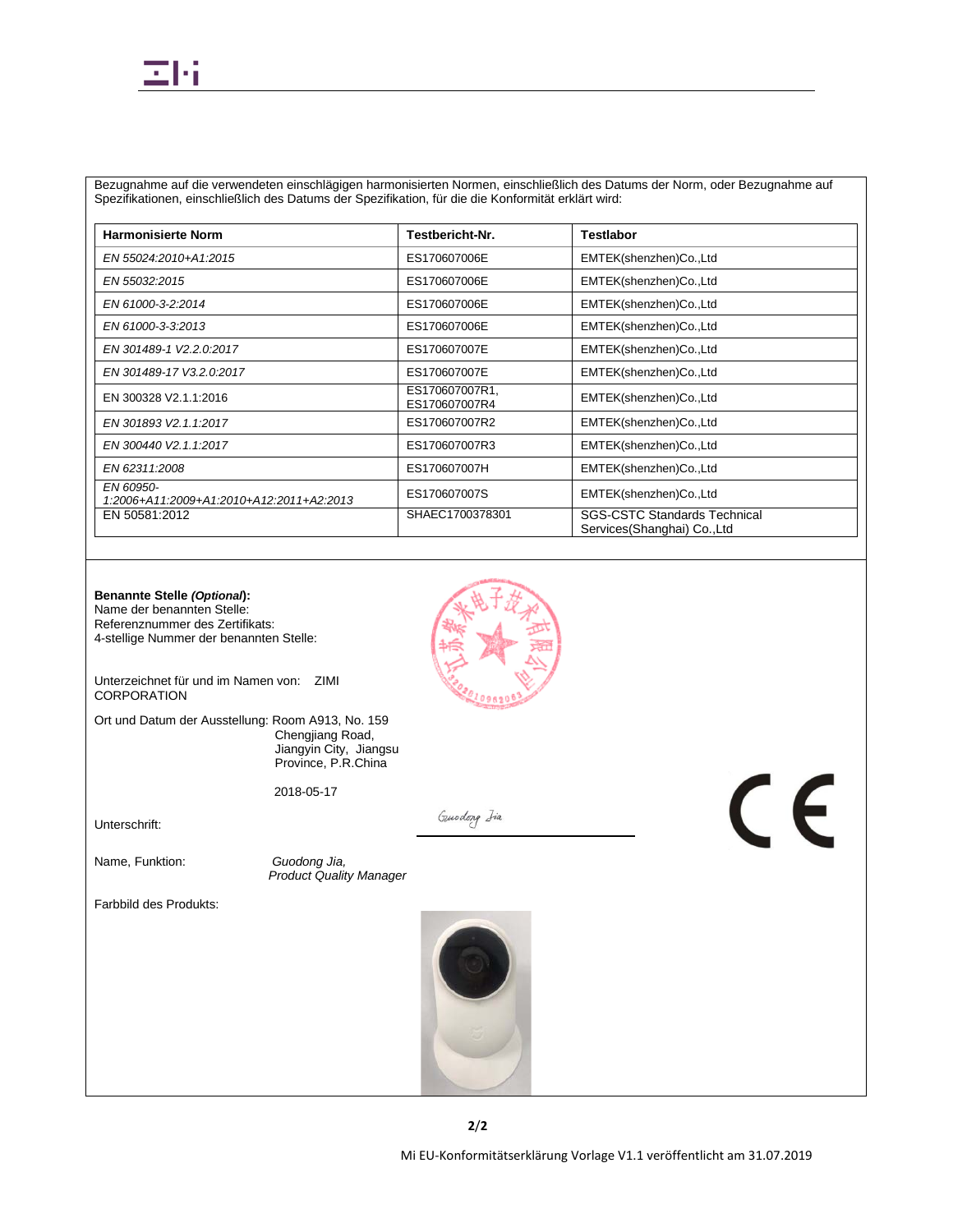

# **ΔΗΛΩΣΗ ΣΥΜΜΟΡΦΩΣΗΣ ΤΗΣ ΕΕ**

### **Συσκευή/Εξοπλισμός**

Προϊόν: *Mi Home Security Camera* Μοντέλο: *SXJ01ZM* Αριθμός SKU: ZRM4038GL Αριθμός παρτίδας ή σειριακός αριθμός:Number:16904/XXXXXXXX(the eight X's represent the natural number starting from 00000001)

# Ο κατασκευαστής ή ο εξουσιοδοτημένος εκπρόσω

| Όνομα:     | ZIMI CORPORATION                                              |
|------------|---------------------------------------------------------------|
| Διεύθυνση: | Room A913, No. 159 Chengjiang<br>Road, Jiangyin City, Jiangsu |
|            | Province, P.R.China                                           |
| Χώρα:      | China                                                         |

**Ο εξουσιοδοτημένος εκπρόσωπος του κατασκευαστή στην ΕΕ** Όνομα:

Διεύθυνση: Χώρα

**Αυτή η δήλωση συμμόρφωσης εκδίδεται με την αποκλειστική ευθύνη του κατασκευαστή.**

Αντικείμενο της δήλωσης: Αναφέρεται παραπάνω Αναφέρεται παραπάνω

Το αντικείμενο της δήλωσης που περιγράφεται παραπάνω είναι σύμφωνο με τις ακόλουθες σχετικές οδηγίες ή/και νομοθετικές πράξεις εναρμόνισης της Ένωσης:

| Οδηγία ραδιοεξοπλισμού (RED)                                                          | 2014/53/EE                      | ☑      |
|---------------------------------------------------------------------------------------|---------------------------------|--------|
| Οδηγία Χαμηλής Τάσης (LVD)                                                            | 2014/35/EE                      | □      |
| Οδηγία για την ηλεκτρομαγνητική συμβατότητα (EMCD)                                    | 2014/30/EE                      | ☑      |
| Περιορισμός της χρήσης ορισμένων επικίνδυνων ουσιών (RoHS)                            | 2011/65/EE                      | ☑      |
| Απαιτήσεις οικολογικού σχεδιασμού για τα συνδεόμενα με την ενέργεια<br>προϊόντα (ErP) | 2009/125/EK                     | П      |
| Μηχανήματα (MD)                                                                       | 2006/42/EK                      | П      |
| Ασφάλεια των παιχνιδιών                                                               | 2009/48/EK                      | $\Box$ |
| Εξοπλισμός ατομικής προστασίας (PPE)                                                  | Κανονισμός (ΕΕ) 2016/425        | П      |
| Δομικά προϊόντα (CPD/CPR)                                                             | Κανονισμός (ΕΕ) Αριθ. 305/2011  | П      |
| Καλλυντικά προϊόντα                                                                   | Κανονισμός (ΕΚ) Αριθ. 1223/2009 |        |
| Ιατρικές συσκευές (MDD)                                                               | Οδηγία 93/42/ΕΟΚ                | П      |
|                                                                                       |                                 | □      |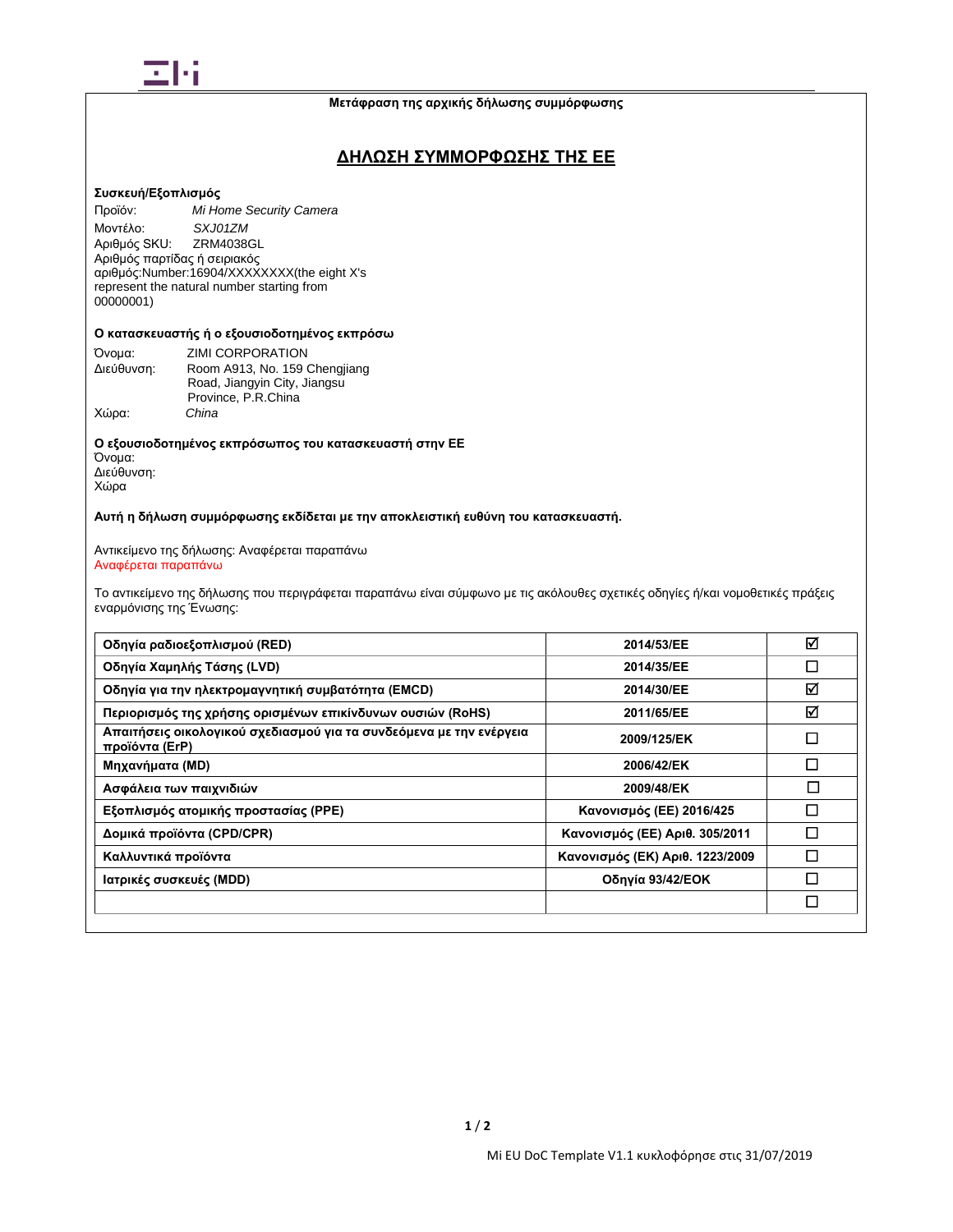

Αναφορές στα σχετικά χρησιμοποιούμενα εναρμονισμένα πρότυπα, συμπεριλαμβανομένης της ημερομηνίας του προτύπου ή των παραπομπών στις άλλες τεχνικές προδιαγραφές, συμπεριλαμβανομένης της ημερομηνίας της προδιαγραφής, για την οποία δηλώνεται η συμμόρφωση:

| Πρότυπο εναρμόνισης                                   | Αριθμός Αναφοράς<br>δοκιμών     | Εργαστήριο δοκιμών                                                  |
|-------------------------------------------------------|---------------------------------|---------------------------------------------------------------------|
| EN 55024:2010+A1:2015                                 | ES170607006E                    | EMTEK(shenzhen)Co.,Ltd                                              |
| EN 55032:2015                                         | ES170607006E                    | EMTEK(shenzhen)Co.,Ltd                                              |
| EN 61000-3-2:2014                                     | ES170607006E                    | EMTEK(shenzhen)Co.,Ltd                                              |
| EN 61000-3-3:2013                                     | ES170607006E                    | EMTEK(shenzhen)Co.,Ltd                                              |
| EN 301489-1 V2.2.0:2017                               | ES170607007E                    | EMTEK(shenzhen)Co.,Ltd                                              |
| EN 301489-17 V3.2.0:2017                              | ES170607007E                    | EMTEK(shenzhen)Co.,Ltd                                              |
| EN 300328 V2.1.1:2016                                 | ES170607007R1,<br>ES170607007R4 | EMTEK(shenzhen)Co.,Ltd                                              |
| EN 301893 V2.1.1:2017                                 | ES170607007R2                   | EMTEK(shenzhen)Co.,Ltd                                              |
| EN 300440 V2.1.1:2017                                 | ES170607007R3                   | EMTEK(shenzhen)Co.,Ltd                                              |
| EN 62311:2008                                         | ES170607007H                    | EMTEK(shenzhen)Co.,Ltd                                              |
| EN 60950-<br>1:2006+A11:2009+A1:2010+A12:2011+A2:2013 | ES170607007S                    | EMTEK(shenzhen)Co.,Ltd                                              |
| EN 50581:2012                                         | SHAEC1700378301                 | <b>SGS-CSTC Standards Technical</b><br>Services (Shanghai) Co., Ltd |

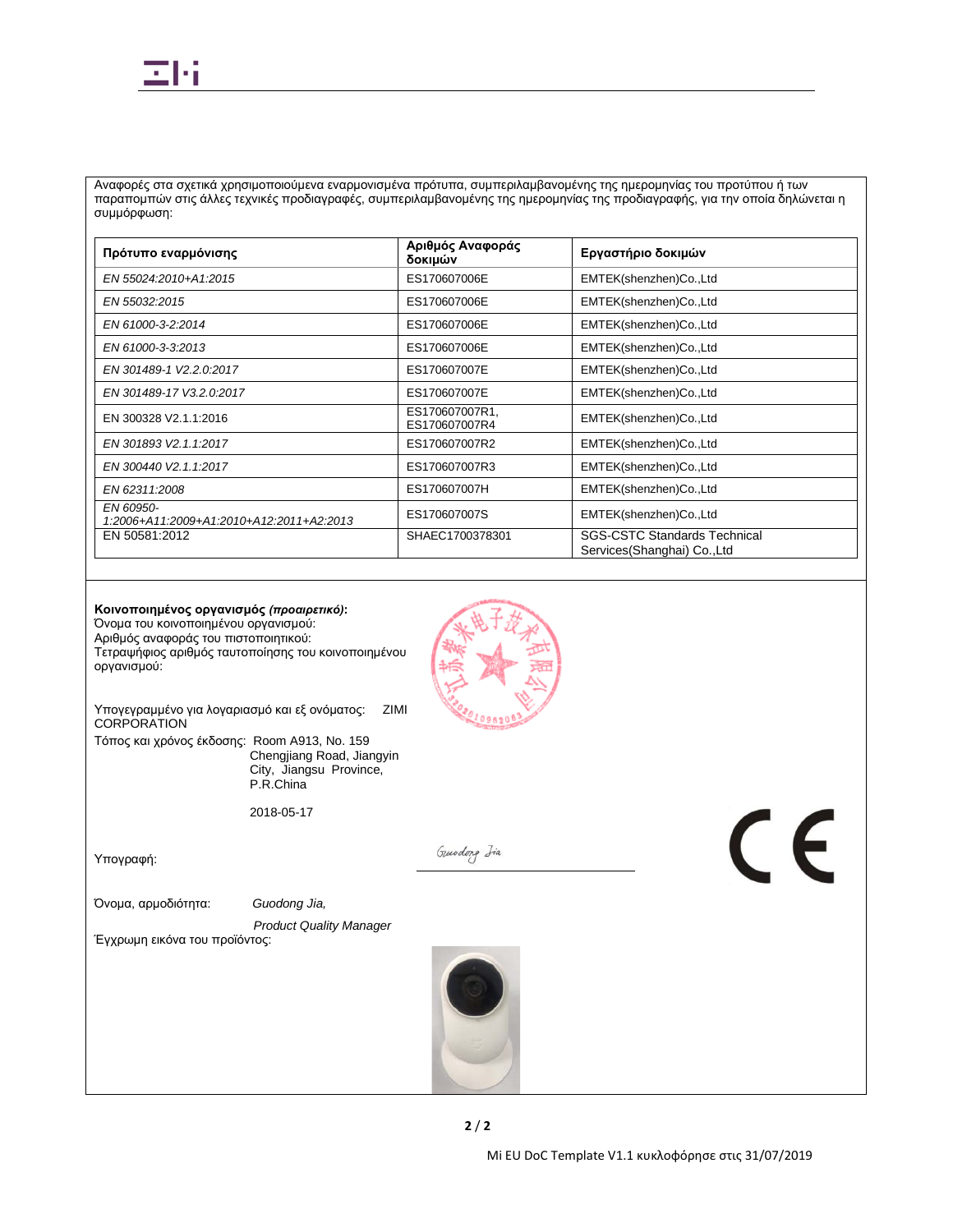

**Traducción de la Declaración de conformidad original**

# **DECLARACIÓN DE CONFORMIDAD DE LA UE**

#### **Aparato/equipo**

Producto: *Mi Home Security Camera* Modelo: *SXJ01ZM*<br>
N.º de SKU: ZRM4038 ZRM4038GL Número de serie o de lote: Number:16904/XXXXXXXX(the eight X's represent the natural number starting from 00000001)

# **Fabricante o representante autorizado**

| Nombre:<br>Dirección: | ZIMI CORPORATION<br>Room A913, No. 159                         |
|-----------------------|----------------------------------------------------------------|
|                       | Chengjiang Road, Jiangyin City,<br>Jiangsu Province, P.R.China |
| País:                 | China                                                          |

**Representante europeo autorizado del fabricante** Nombre: Dirección:

País

**La presente declaración de conformidad se emite bajo la exclusiva responsabilidad del fabricante.**

Objeto de la declaración: Indicado arriba Indicado arriba

El objeto de la declaración que se describe más arriba cumple las siguientes legislaciones o directivas de armonización de la Unión relevantes:

| Directiva de equipos radioeléctricos (RED)                                                     | 2014/53/UE                    | ☑      |
|------------------------------------------------------------------------------------------------|-------------------------------|--------|
| Directiva de baja tensión (LVD)                                                                | 2014/35/UE                    | П      |
| Directiva sobre compatibilidad electromagnética (EMCD)                                         | 2014/30/UE                    | ☑      |
| Restricciones a la utilización de determinadas sustancias peligrosas<br>(RoHS)                 | 2011/65/UE                    | ☑      |
| Requisitos de diseño ecológico aplicables a los productos relacionados<br>con la energía (ErP) | 2009/125/CE                   | П      |
| Máquinas (MD)                                                                                  | 2006/42/CE                    | П      |
| Seguridad de los juguetes                                                                      | 2009/48/CE                    | $\Box$ |
| Equipos de protección individual (PPE)                                                         | Reglamento (UE) 2016/425      | П      |
| Productos de construcción (CPD/CPR)                                                            | Reglamento (UE) n.º 305/2011  | П      |
| Productos cosméticos                                                                           | Reglamento (EC) n.º 1223/2009 | П      |
| <b>Productos sanitarios (MDD)</b>                                                              | Directiva 93/42/CEE           | П      |
|                                                                                                |                               | П      |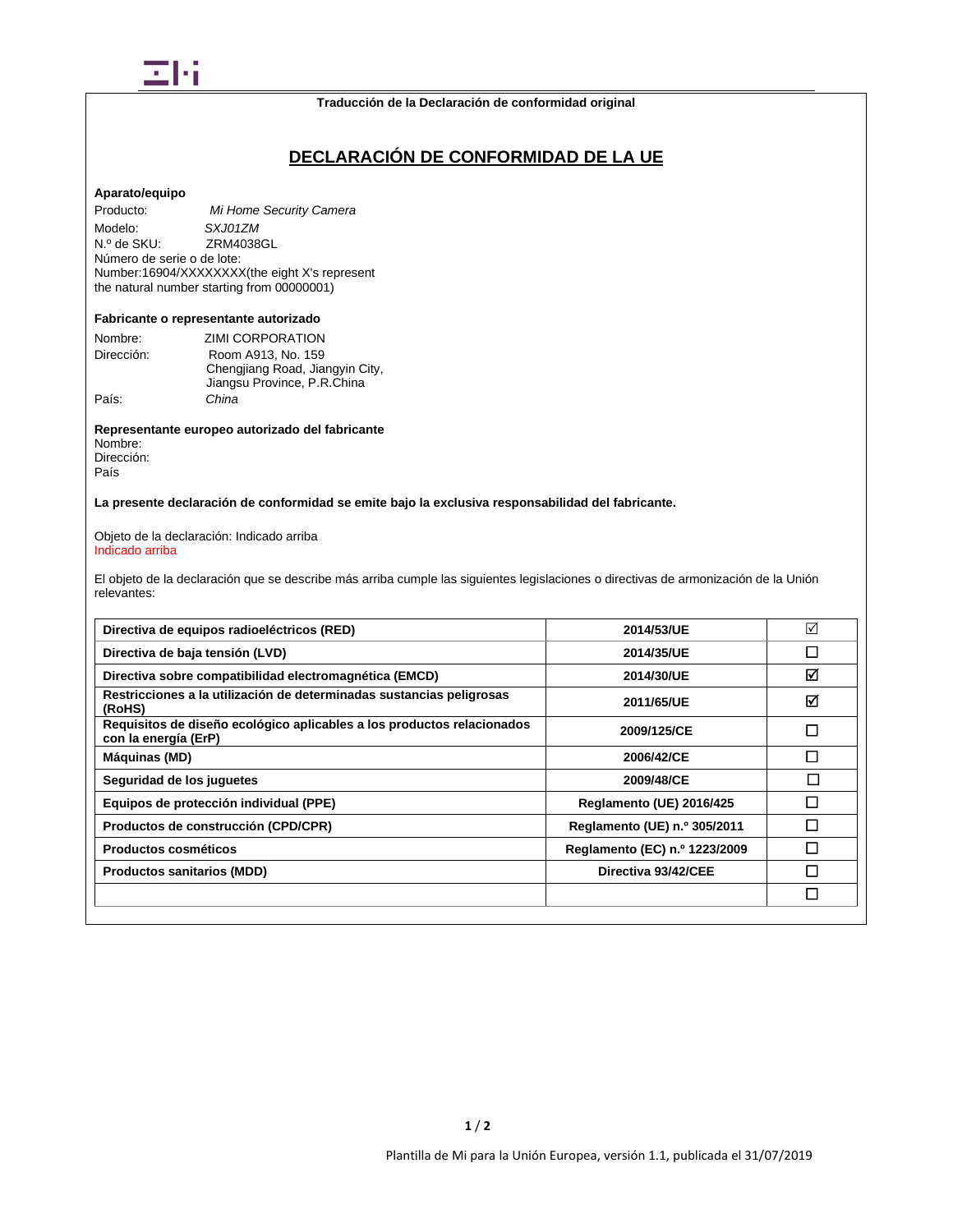Referencias a las normas armonizadas pertinentes utilizadas, incluida la fecha de la norma, o referencias a otras especificaciones técnicas, incluida la fecha de la especificación, respecto a las cuales se declara la conformidad:

| Norma armonizada                                      | N.º de informe de prueba        | Laboratorio de pruebas                                             |
|-------------------------------------------------------|---------------------------------|--------------------------------------------------------------------|
| EN 55024:2010+A1:2015                                 | ES170607006E                    | EMTEK(shenzhen)Co.,Ltd                                             |
| EN 55032:2015                                         | ES170607006E                    | EMTEK(shenzhen)Co.,Ltd                                             |
| EN 61000-3-2:2014                                     | ES170607006E                    | EMTEK(shenzhen)Co.,Ltd                                             |
| EN 61000-3-3:2013                                     | ES170607006E                    | EMTEK(shenzhen)Co.,Ltd                                             |
| EN 301489-1 V2.2.0:2017                               | ES170607007E                    | EMTEK(shenzhen)Co.,Ltd                                             |
| EN 301489-17 V3.2.0:2017                              | ES170607007E                    | EMTEK(shenzhen)Co.,Ltd                                             |
| EN 300328 V2.1.1:2016                                 | ES170607007R1,<br>ES170607007R4 | EMTEK(shenzhen)Co.,Ltd                                             |
| EN 301893 V2.1.1:2017                                 | ES170607007R2                   | EMTEK(shenzhen)Co.,Ltd                                             |
| EN 300440 V2.1.1:2017                                 | ES170607007R3                   | EMTEK(shenzhen)Co.,Ltd                                             |
| EN 62311:2008                                         | ES170607007H                    | EMTEK(shenzhen)Co.,Ltd                                             |
| EN 60950-<br>1:2006+A11:2009+A1:2010+A12:2011+A2:2013 | ES170607007S                    | EMTEK(shenzhen)Co.,Ltd                                             |
| EN 50581:2012                                         | SHAEC1700378301                 | <b>SGS-CSTC Standards Technical</b><br>Services(Shanghai) Co., Ltd |



Firmado por y en nombre de: ZIMI CORPORATION

Lugar y fecha de emisión: Room A913, No. 159 Chengjiang Road, Jiangyin City, Jiangsu Province, P.R.China

2018-05-17

Firma:

Nombre, cargo: *Guodong Jia, Product Quality Manager*

Imagen en color del producto:



Guodong Iia

 $\epsilon$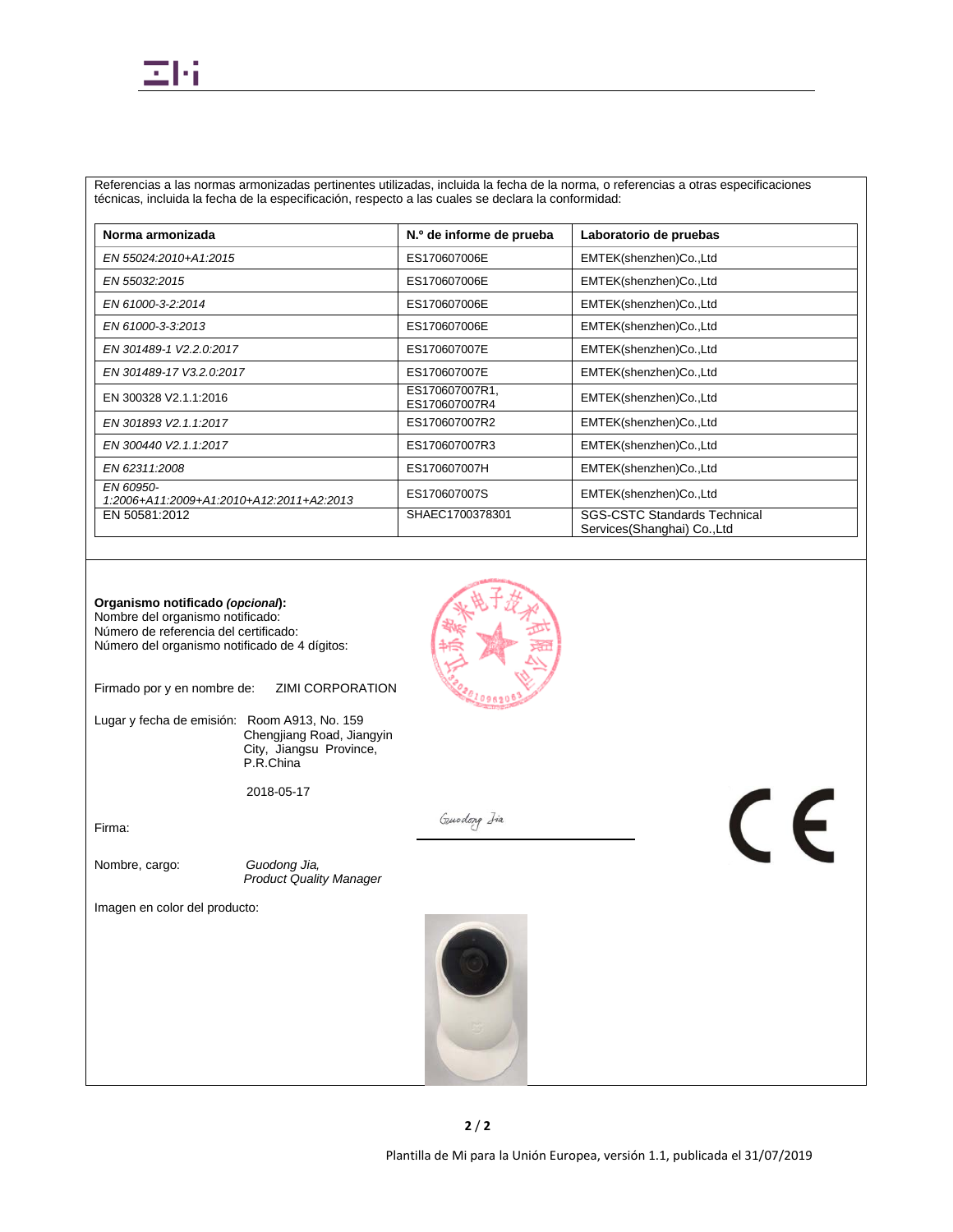

# **DÉCLARATION DE CONFORMITÉ DE L'UE**

## **Appareil/équipement**

Produit : *Mi Home Security Camera* Modèle : *SXJ01ZM*<br>Référence : **ZRM4038G** Référence : ZRM4038GL Numéro de lot ou de série :16904/XXXXXXXX(the eight X's represent the natural number starting from 00000001)

#### **Fabricant ou son représentant agréé :**

| Nom :    | ZIMI CORPORATION              |
|----------|-------------------------------|
| Adresse: | Room A913, No. 159 Chengjiang |
|          | Road, Jiangyin City, Jiangsu  |
|          | Province, P.R.China           |
| Pays:    | China                         |

# **Représentant agréé des fabricants pour l'UE**

Nom : Adresse : Pays

## **Cette déclaration de conformité est publiée sous la seule responsabilité du fabricant.**

#### Objet de la déclaration : Ci-dessus Ci-dessus

L'objet de la déclaration décrit ci-dessus est en conformité avec les directives et/ou les lois relatives à l'harmonisation des législations suivantes de l'Union européenne :

| Directive relative aux équipements radio (RED)                         | 2014/53/UE                     | ☑      |
|------------------------------------------------------------------------|--------------------------------|--------|
| Directive basse tension (LVD)                                          | 2014/35/UE                     | □      |
| Directive sur la compatibilité électromagnétique (EMCD)                | 2014/30/UE                     | ☑      |
| Limitation de l'utilisation de certaines substances dangereuses (RoHS) | 2011/65/UE                     | ☑      |
| Exigences d'écoconception des produits liés à l'énergie (ErP)          | 2009/125/CE                    | $\Box$ |
| Directive Machines (MD)                                                | 2006/42/CE                     | П      |
| Sécurité des jouets                                                    | 2009/48/CE                     | П      |
| Equipement de protection individuelle (EPI)                            | <b>Règlement (UE) 2016/425</b> | □      |
| <b>Produits de construction (CPD/CPR)</b>                              | Règlement (UE) n° 305/2011     | П      |
| Produits cosmétiques                                                   | Règlement (CE) N° 1223/2009    | П      |
| Dispositifs médicaux (MDD)                                             | Directive 93/42/CEE            | П      |
|                                                                        |                                | □      |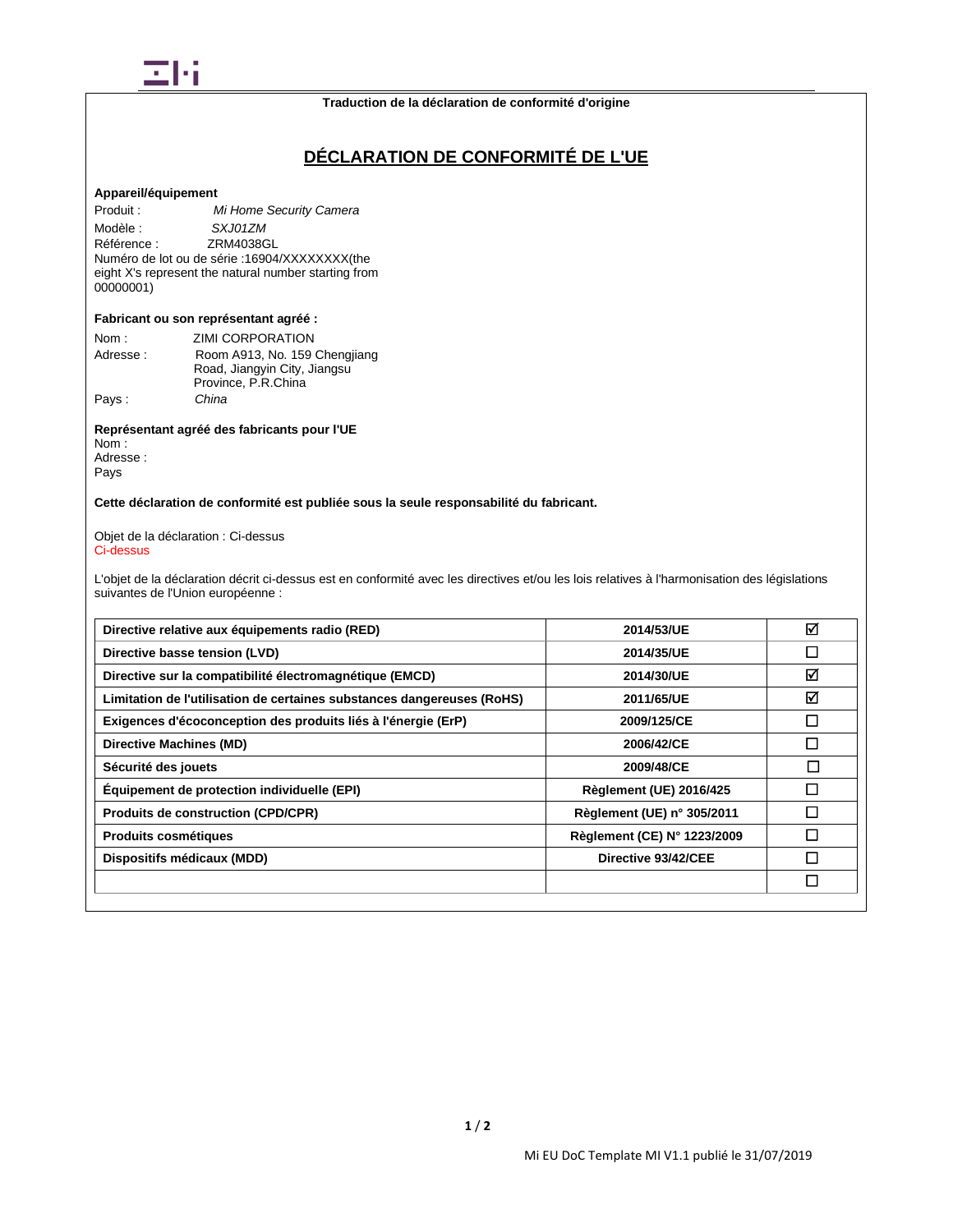

Références aux normes harmonisées pertinentes utilisées, y compris la date de la norme, ou références aux autres agréments techniques, y compris la date de l'agrément, par rapport auquel la conformité est déclarée :

| Norme harmonisée                                      | N° rapport de test              | Laboratoire de test                                                |
|-------------------------------------------------------|---------------------------------|--------------------------------------------------------------------|
| EN 55024:2010+A1:2015                                 | ES170607006E                    | EMTEK(shenzhen)Co.,Ltd                                             |
| EN 55032:2015                                         | ES170607006E                    | EMTEK(shenzhen)Co.,Ltd                                             |
| EN 61000-3-2:2014                                     | ES170607006E                    | EMTEK(shenzhen)Co.,Ltd                                             |
| EN 61000-3-3:2013                                     | ES170607006E                    | EMTEK(shenzhen)Co.,Ltd                                             |
| EN 301489-1 V2.2.0:2017                               | ES170607007E                    | EMTEK(shenzhen)Co.,Ltd                                             |
| EN 301489-17 V3.2.0:2017                              | ES170607007E                    | EMTEK(shenzhen)Co.,Ltd                                             |
| EN 300328 V2.1.1:2016                                 | ES170607007R1,<br>ES170607007R4 | EMTEK(shenzhen)Co.,Ltd                                             |
| EN 301893 V2.1.1:2017                                 | ES170607007R2                   | EMTEK(shenzhen)Co.,Ltd                                             |
| EN 300440 V2.1.1:2017                                 | ES170607007R3                   | EMTEK(shenzhen)Co.,Ltd                                             |
| EN 62311:2008                                         | ES170607007H                    | EMTEK(shenzhen)Co.,Ltd                                             |
| EN 60950-<br>1:2006+A11:2009+A1:2010+A12:2011+A2:2013 | ES170607007S                    | EMTEK(shenzhen)Co.,Ltd                                             |
| EN 50581:2012                                         | SHAEC1700378301                 | <b>SGS-CSTC Standards Technical</b><br>Services(Shanghai) Co., Ltd |

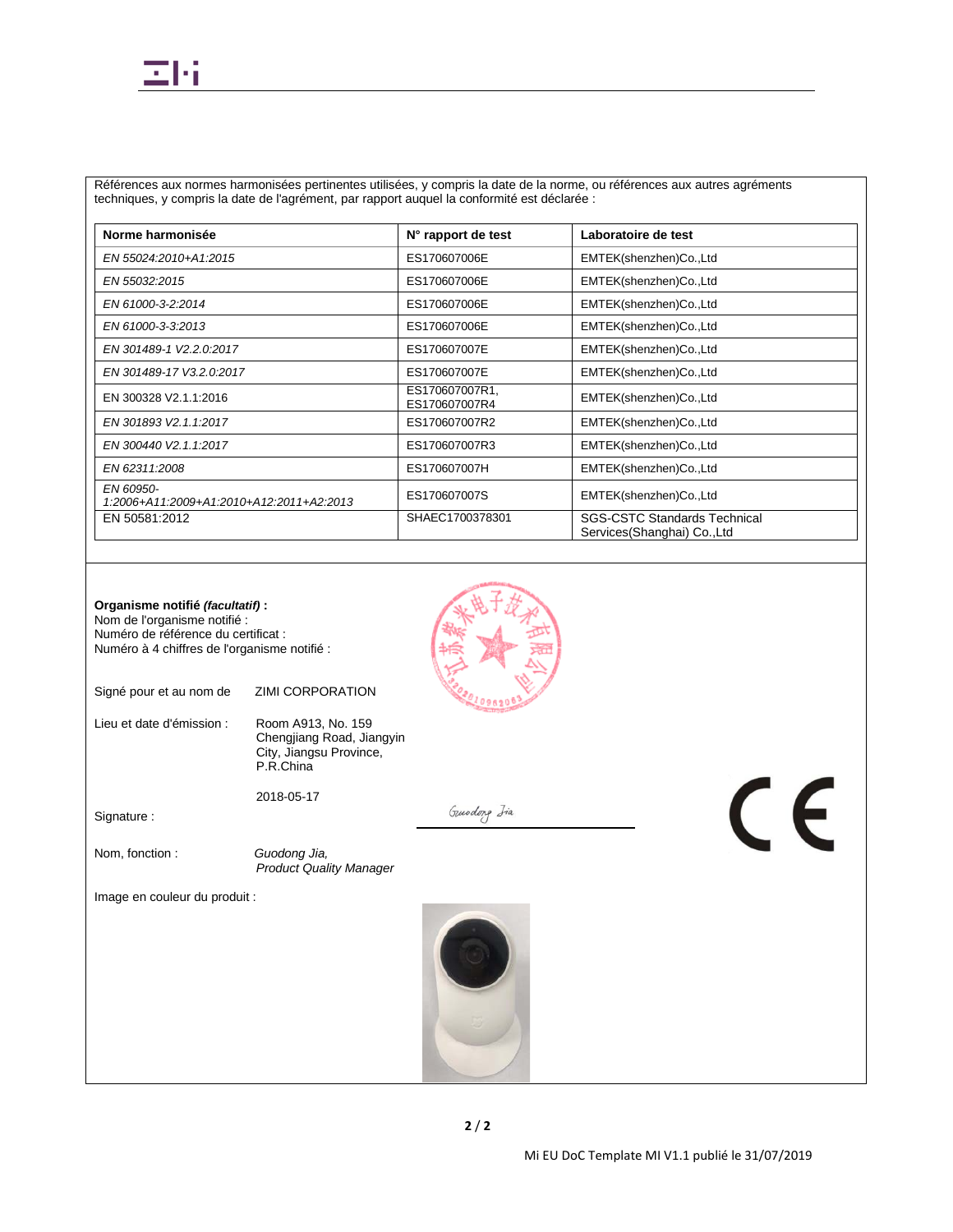

# **DICHIARAZIONE DI CONFORMITÀ UE**

### **Apparecchio/apparecchiatura**

Prodotto: *Mi Home Security Camera* Modello: *SXJ01ZM*<br>N. SKU: **ZRM4038** ZRM4038GL Numero di serie o batch:16904/XXXXXXXX(the eight X's represent the natural number starting from 00000001)

#### **Produttore o suo rappresentante autorizzato:**

| Nome:      | ZIMI CORPORATION              |
|------------|-------------------------------|
| Indirizzo: | Room A913, No. 159 Chengjiang |
|            | Road, Jiangyin City, Jiangsu  |
|            | Province, P.R.China           |
| Paese:     | China                         |

**Rappresentante UE autorizzato del produttore** Nome: Indirizzo:

Paese

**La presente Dichiarazione di conformità è pubblicata sotto la piena responsabilità del produttore.**

Oggetto della dichiarazione: Indicato in precedenza Indicato in precedenza

L'oggetto della dichiarazione descritto in precedenza è conforme alle seguenti direttive e/o legislazioni dell'Unione in materia di armonizzazione:

| Direttiva RED sulla messa a disposizione sul mercato di apparecchiature<br>radio                    | 2014/53/UE                  | ⊠ |
|-----------------------------------------------------------------------------------------------------|-----------------------------|---|
| Direttiva Bassa Tensione                                                                            | 2014/35/UE                  | П |
| Direttiva EMCD sulla compatibilità elettromagnetica                                                 | 2014/30/UE                  | ⊠ |
| Direttiva sulla restrizione dell'uso di determinate sostanze pericolose                             | 2011/65/UE                  | ☑ |
| Direttiva sulle specifiche per la progettazione ecocompatibile dei prodotti<br>connessi all'energia | 2009/125/CE                 | П |
| Macchine (MD)                                                                                       | 2006/42/CE                  | П |
| Sicurezza dei giocattoli                                                                            | 2009/48/CE                  | П |
| Dispositivi di protezione individuale                                                               | Normativa (UE) 2016/425     | П |
| Prodotti per l'edilizia (CPD/CPR)                                                                   | Normativa (UE) N. 305/2011  | П |
| Prodotti cosmetici                                                                                  | Normativa (CE) N. 1223/2009 | П |
| Dispositivi medici (MDD)                                                                            | Direttiva 93/42/CEE         | п |
|                                                                                                     |                             | П |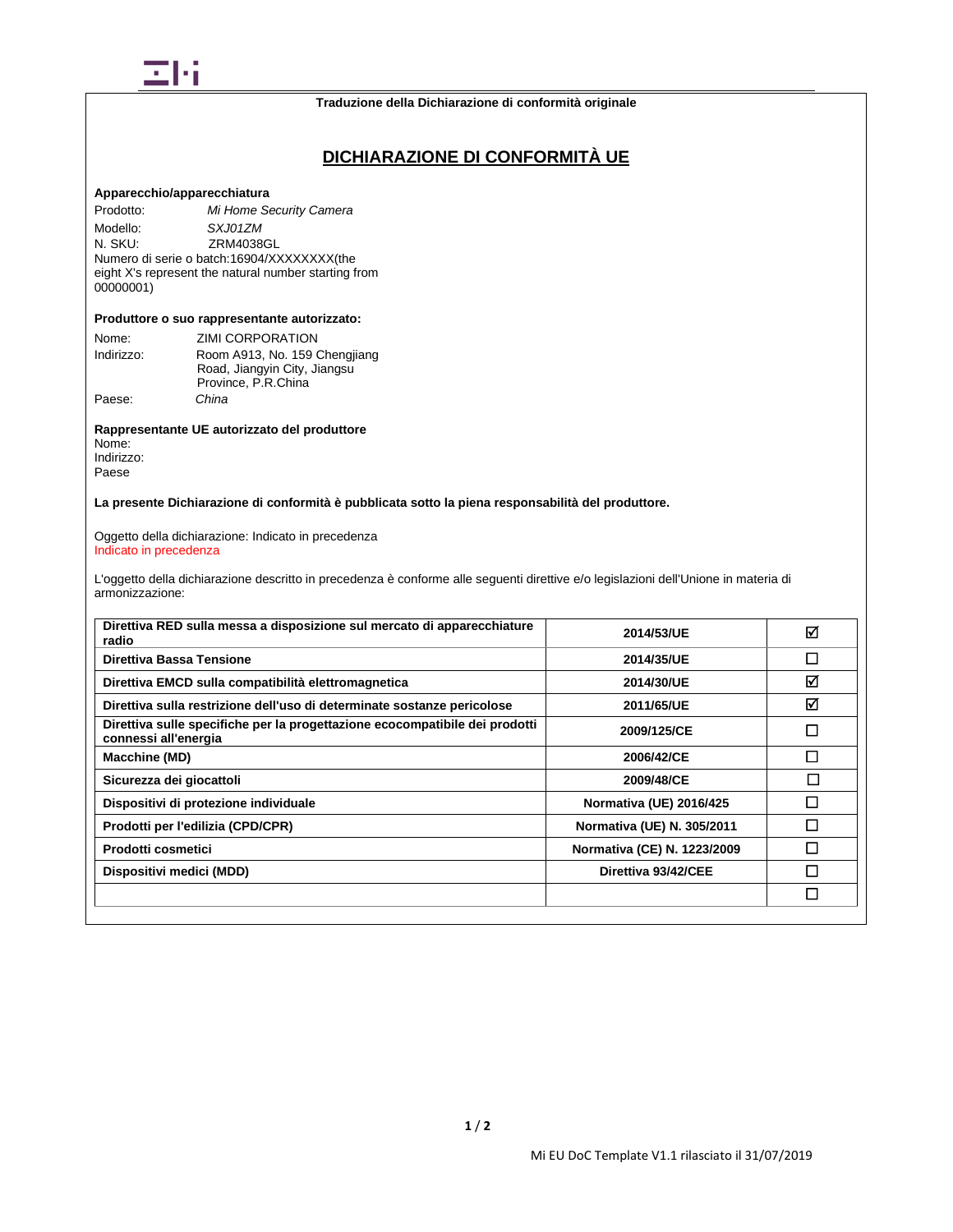

Riferimenti agli standard armonizzati rilevanti utilizzati, inclusa la data dello standard, o riferimenti ad altre specifiche tecniche, inclusa la data della specifica, in relazione ai quali viene emessa la dichiarazione di conformità:

| Standard armonizzato                                  | N. report test                  | Test lab                                                           |
|-------------------------------------------------------|---------------------------------|--------------------------------------------------------------------|
| EN 55024:2010+A1:2015                                 | ES170607006E                    | EMTEK(shenzhen)Co.,Ltd                                             |
| EN 55032:2015                                         | ES170607006E                    | EMTEK(shenzhen)Co.,Ltd                                             |
| EN 61000-3-2:2014                                     | ES170607006E                    | EMTEK(shenzhen)Co.,Ltd                                             |
| EN 61000-3-3:2013                                     | ES170607006E                    | EMTEK(shenzhen)Co.,Ltd                                             |
| EN 301489-1 V2.2.0:2017                               | ES170607007E                    | EMTEK(shenzhen)Co.,Ltd                                             |
| EN 301489-17 V3.2.0:2017                              | ES170607007E                    | EMTEK(shenzhen)Co.,Ltd                                             |
| EN 300328 V2.1.1:2016                                 | ES170607007R1,<br>ES170607007R4 | EMTEK(shenzhen)Co.,Ltd                                             |
| EN 301893 V2.1.1:2017                                 | ES170607007R2                   | EMTEK(shenzhen)Co.,Ltd                                             |
| EN 300440 V2.1.1:2017                                 | ES170607007R3                   | EMTEK(shenzhen)Co.,Ltd                                             |
| EN 62311:2008                                         | ES170607007H                    | EMTEK(shenzhen)Co.,Ltd                                             |
| EN 60950-<br>1:2006+A11:2009+A1:2010+A12:2011+A2:2013 | ES170607007S                    | EMTEK(shenzhen)Co.,Ltd                                             |
| EN 50581:2012                                         | SHAEC1700378301                 | <b>SGS-CSTC Standards Technical</b><br>Services(Shanghai) Co., Ltd |

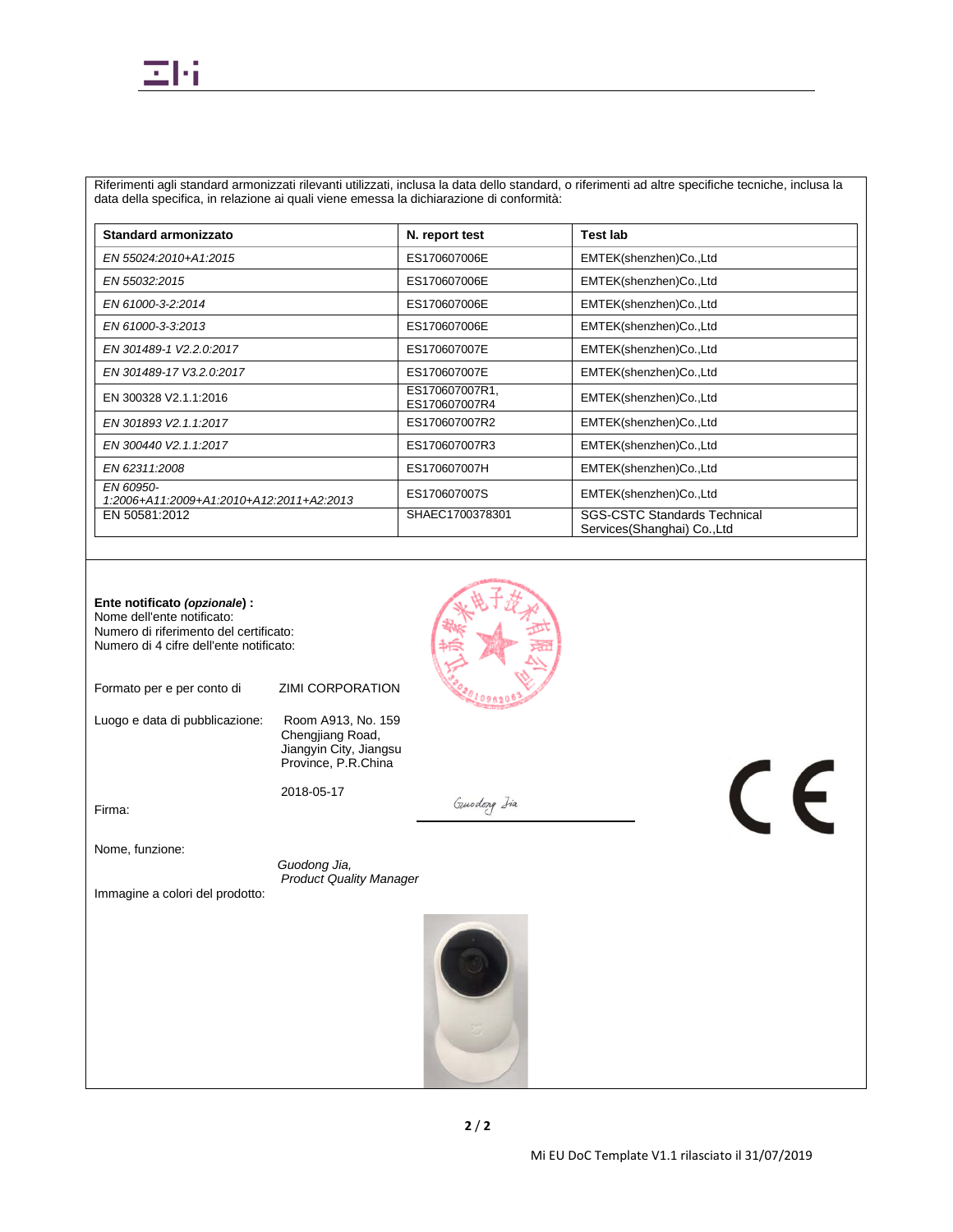

**Vertaling van de oorspronkelijke verklaring van conformiteit**

# **EU-VERKLARING VAN CONFORMITEIT**

## **Apparaat/Uitrusting**

Product: *Mi Home Security Camera* Model: *SXJ01ZM*<br>SKU-nr: **ZRM4038G** ZRM4038GL Batch- of serienummer:16904/XXXXXXXX(the eight X's represent the natural number starting from 00000001)

#### **Fabrikant of geautoriseerde vertegenwoordiger:**

| Naam:  | ZIMI CORPORATION              |
|--------|-------------------------------|
| Adres: | Room A913, No. 159 Chengjiang |
|        | Road, Jiangyin City, Jiangsu  |
|        | Province, P.R.China           |
| Land:  | China                         |

**Door de fabrikant geautoriseerde EU-vertegenwoordiger** Naam: Adres: Land

**Deze verklaring van conformiteit wordt uitgegeven onder de exclusieve verantwoordelijkheid van de fabrikant.**

Object van de verklaring: Hierboven vermeld Hierboven vermeld

Het object van de hierboven beschreven verklaring voldoet aan de volgende door de Unie overeengekomen relevante richtlijnen en/of wetgeving(en):

| Richtlijn radioapparatuur (RED)                                   | 2014/53/EU                     | ☑             |
|-------------------------------------------------------------------|--------------------------------|---------------|
| Laagspanningsrichtlijn (LVD)                                      | 2014/35/EU                     | □             |
| Richtlijn elektromagnetische compatibiliteit (EMCD)               | 2014/30/EU                     | ☑             |
| Beperking van het gebruik van bepaalde gevaarlijke stoffen (RoHS) | 2011/65/EU                     | ☑             |
| Ecologische vereisten voor energiegerelateerde producten (ErP)    | 2009/125/EC                    | □             |
| Machines (MD)                                                     | 2006/42/EC                     | $\Box$        |
| Veiligheid van speelgoed                                          | 2009/48/EC                     | □             |
| Persoonlijke beschermingsmiddelen (PBM)                           | Verordening (EU) 2016/425      | П             |
| <b>Bouwproducten (CPD/CPR)</b>                                    | Verordening (EU) nr. 305/2011  | J.            |
| <b>Cosmetische producten</b>                                      | Verordening (EC) nr. 1223/2009 | $\mathcal{L}$ |
| Medische apparaten (MDD)                                          | Richtlijn 93/42/EEG            | ×.            |
|                                                                   |                                | □             |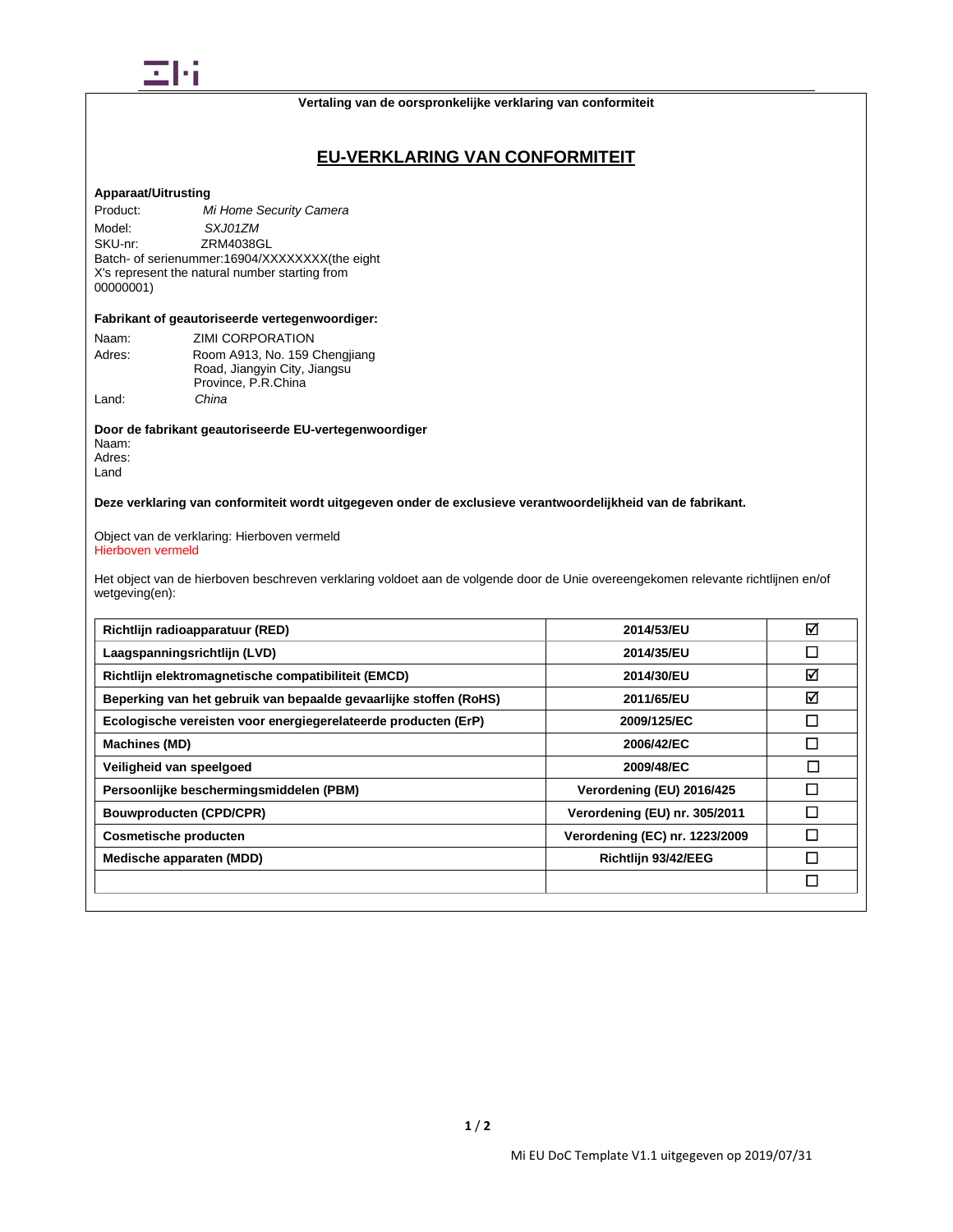Verwijzingen naar de relevante overeengekomen normen die worden gebruikt, inclusief de datum van de norm, of verwijzingen naar de andere technische specificaties, inclusief de datum van de specificatie, met betrekking tot welke conformiteit wordt verklaard:

| Geharmoniseerde norm                                  | Testrapport nr.                 | Testlab                                                            |
|-------------------------------------------------------|---------------------------------|--------------------------------------------------------------------|
| EN 55024:2010+A1:2015                                 | ES170607006E                    | EMTEK(shenzhen)Co.,Ltd                                             |
| EN 55032:2015                                         | ES170607006E                    | EMTEK(shenzhen)Co.,Ltd                                             |
| EN 61000-3-2:2014                                     | ES170607006E                    | EMTEK(shenzhen)Co.,Ltd                                             |
| EN 61000-3-3:2013                                     | ES170607006E                    | EMTEK(shenzhen)Co.,Ltd                                             |
| EN 301489-1 V2.2.0:2017                               | ES170607007E                    | EMTEK(shenzhen)Co.,Ltd                                             |
| EN 301489-17 V3.2.0:2017                              | ES170607007E                    | EMTEK(shenzhen)Co.,Ltd                                             |
| EN 300328 V2.1.1:2016                                 | ES170607007R1,<br>ES170607007R4 | EMTEK(shenzhen)Co.,Ltd                                             |
| EN 301893 V2.1.1:2017                                 | ES170607007R2                   | EMTEK(shenzhen)Co.,Ltd                                             |
| EN 300440 V2.1.1:2017                                 | ES170607007R3                   | EMTEK(shenzhen)Co.,Ltd                                             |
| EN 62311:2008                                         | ES170607007H                    | EMTEK(shenzhen)Co.,Ltd                                             |
| EN 60950-<br>1:2006+A11:2009+A1:2010+A12:2011+A2:2013 | ES170607007S                    | EMTEK(shenzhen)Co.,Ltd                                             |
| EN 50581:2012                                         | SHAEC1700378301                 | <b>SGS-CSTC Standards Technical</b><br>Services(Shanghai) Co., Ltd |



Getekend voor en namens ZIMI CORPORATION

Plaats en datum van uitgifte: Room A913, No. 159

Chengjiang Road, Jiangyin City, Jiangsu Province, P.R.China

2018-05-17

Handtekening:

Naam, functie:

 *Guodong Jia, Product Quality Manager*

Kleurenafbeelding van product:



Guodong Jia

 $\epsilon$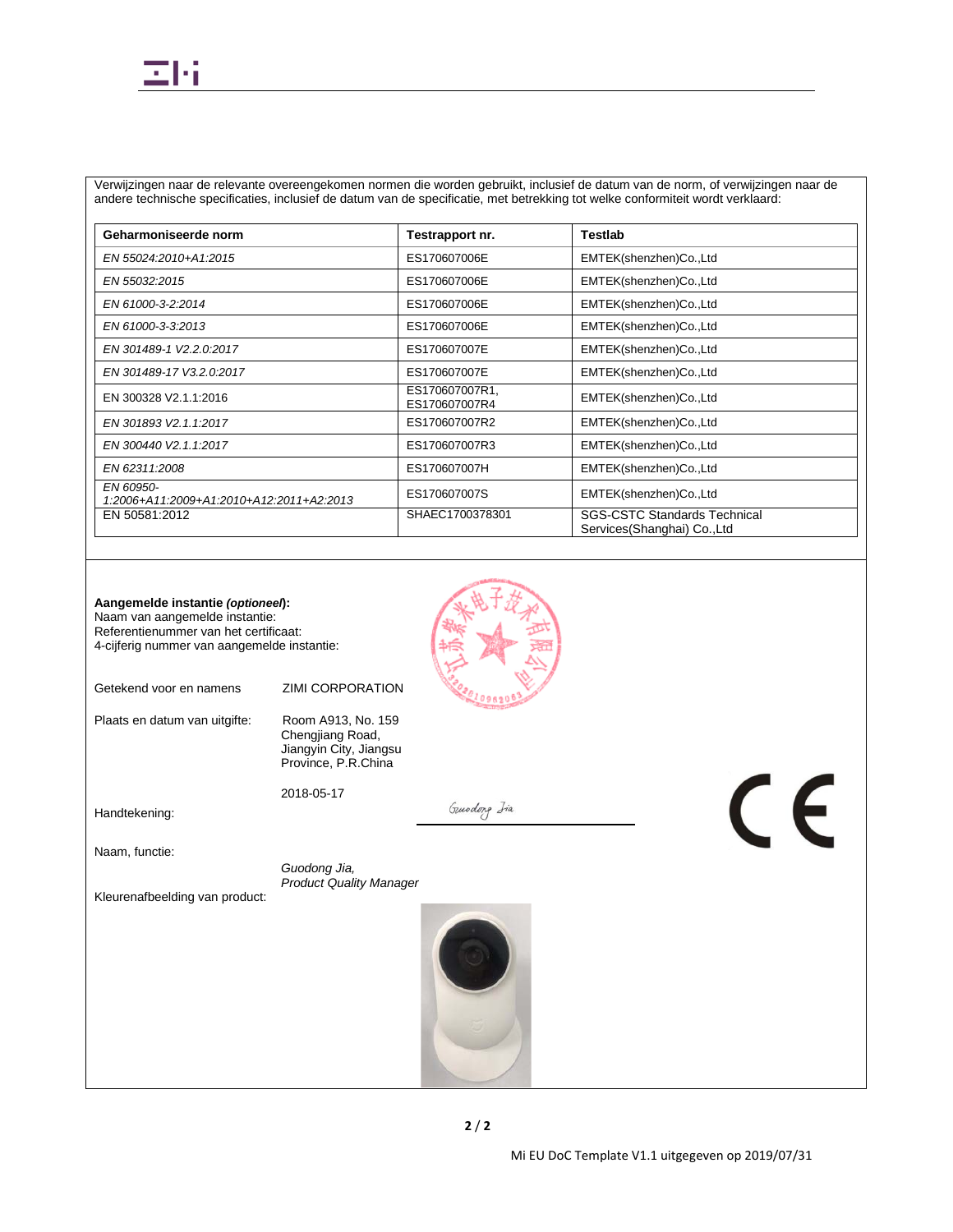

# **DEKLARACJA ZGODNOŚCI UE**

### **Urządzenia/sprzęt**

Produkt: *Mi Home Security Camera* Model: *SXJ01ZM*<br>Nr SKU: ZRM4038 ZRM4038GL Numer partii lub serii:16904/XXXXXXXX(the eight X's represent the natural number starting from 00000001)

## **Producent lub jego autoryzowany przedstawiciel:**

| Nazwa: | ZIMI CORPORATION                                               |
|--------|----------------------------------------------------------------|
| Adres: | Room A913, No. 159                                             |
|        | Chengjiang Road, Jiangyin City,<br>Jiangsu Province, P.R.China |
| Kraj:  | China                                                          |
|        |                                                                |

## **Autoryzowany przedstawiciel w Unii Europejskiej** Nazwa: Adres:

Kraj

## **Niniejsza deklaracja zgodności jest wydana na wyłączną odpowiedzialność producenta.**

#### Obiekt deklaracji: Wymieniony powyżej Wymieniony powyżej

Opisany powyżej przedmiot deklaracji jest zgodny z następującymi przepisami prawa i/lub dyrektywami harmonizacji Unii:

| Dyrektywa radiowa (RED)                                                                              | 2014/53/UE                          | ☑ |
|------------------------------------------------------------------------------------------------------|-------------------------------------|---|
| Dyrektywa ws. sprzętu elektrycznego przewidzianego do stosowania w<br>określonych granicach napięcia | 2014/35/UE                          | П |
| Dyrektywa kompatybilności elektromagnetycznej (EMCD)                                                 | 2014/30/UE                          | ⊠ |
| <b>Dyrektywa RoHS</b>                                                                                | 2011/65/UE                          | ☑ |
| Dyrektywa ErP                                                                                        | 2009/125/WE                         | П |
| Dyrektywa maszynowa (MD)                                                                             | 2006/42/WE                          | П |
| Dyrektywa zabawkowa                                                                                  | 2009/48/WE                          | П |
| Środki ochrony osobistej (PPE)                                                                       | Rozporządzenie (UE) 2016/425        |   |
| <b>Produkty budowlane (CPD/CPR)</b>                                                                  | Rozporządzenie (UE) nr 305/2011     | П |
| <b>Produkty kosmetyczne</b>                                                                          | Rozporządzenie (WE) nr<br>1223/2009 | П |
| Urządzenia medyczne (MDD)                                                                            | Dyrektywa 93/42/EWG                 | П |
|                                                                                                      |                                     | П |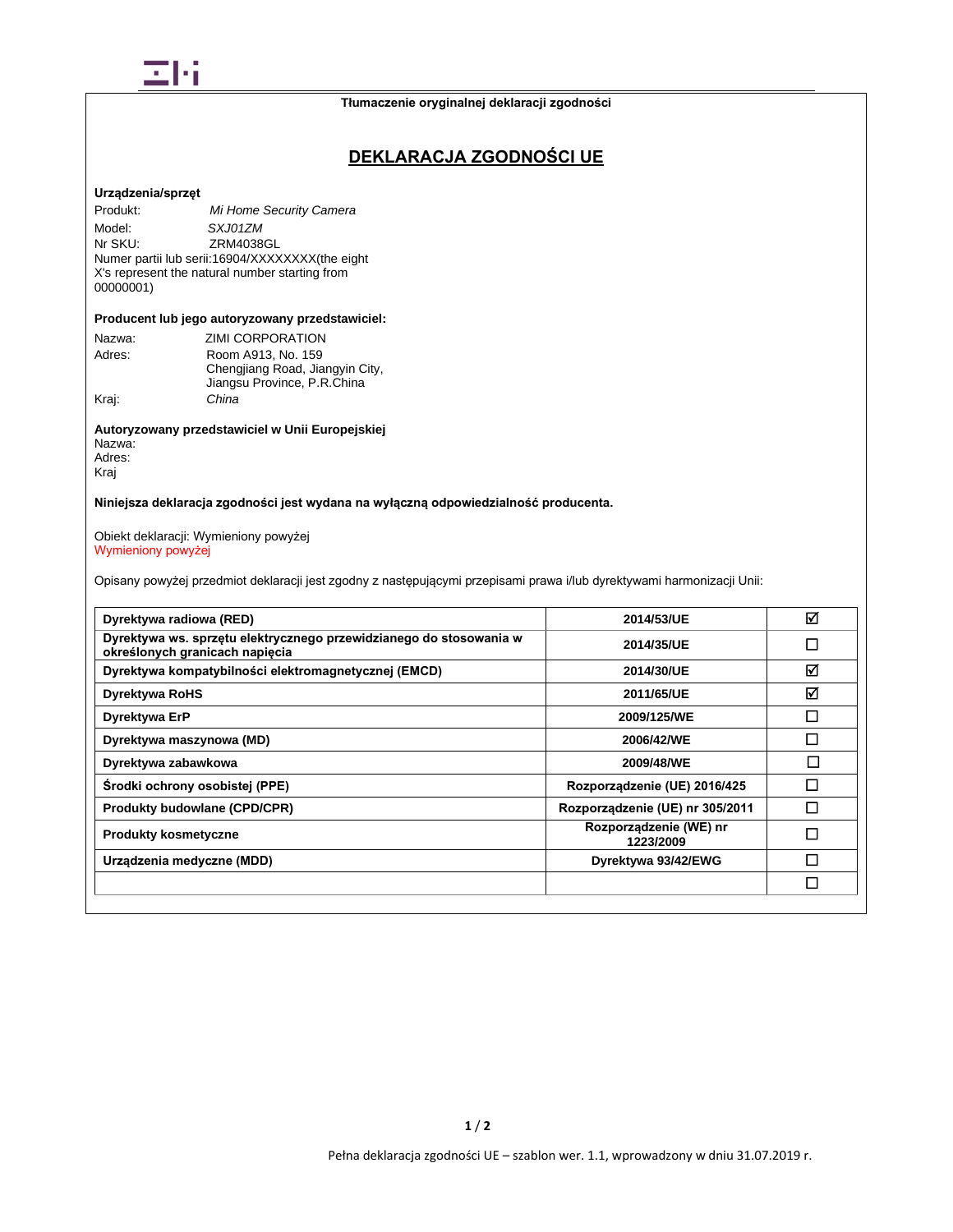Odniesienia do odpowiednich zharmonizowanych norm, w tym data normy lub odniesienia do innych specyfikacji technicznych, w tym data specyfikacji, w odniesieniu do których deklarowana jest zgodność:

| Norma zharmonizowana                                  | Nr raportu z testu              | Laboratorium badawcze                                              |
|-------------------------------------------------------|---------------------------------|--------------------------------------------------------------------|
| EN 55024:2010+A1:2015                                 | ES170607006E                    | EMTEK(shenzhen)Co.,Ltd                                             |
| EN 55032:2015                                         | ES170607006E                    | EMTEK(shenzhen)Co.,Ltd                                             |
| EN 61000-3-2:2014                                     | ES170607006E                    | EMTEK(shenzhen)Co.,Ltd                                             |
| EN 61000-3-3:2013                                     | ES170607006E                    | EMTEK(shenzhen)Co.,Ltd                                             |
| EN 301489-1 V2.2.0:2017                               | ES170607007E                    | EMTEK(shenzhen)Co.,Ltd                                             |
| EN 301489-17 V3.2.0:2017                              | ES170607007E                    | EMTEK(shenzhen)Co.,Ltd                                             |
| EN 300328 V2.1.1:2016                                 | ES170607007R1,<br>ES170607007R4 | EMTEK(shenzhen)Co.,Ltd                                             |
| EN 301893 V2.1.1:2017                                 | ES170607007R2                   | EMTEK(shenzhen)Co.,Ltd                                             |
| EN 300440 V2.1.1:2017                                 | ES170607007R3                   | EMTEK(shenzhen)Co.,Ltd                                             |
| EN 62311:2008                                         | ES170607007H                    | EMTEK(shenzhen)Co.,Ltd                                             |
| EN 60950-<br>1:2006+A11:2009+A1:2010+A12:2011+A2:2013 | ES170607007S                    | EMTEK(shenzhen)Co.,Ltd                                             |
| EN 50581:2012                                         | SHAEC1700378301                 | <b>SGS-CSTC Standards Technical</b><br>Services(Shanghai) Co., Ltd |

| Jednostka notyfikowana (opcjonalne):<br>Nazwa jednostki notyfikowanej:<br>Numer referencyjny certyfikatu:<br>4-cyfrowy numer jednostki notyfikowanej: |                                                                                         |             |    |
|-------------------------------------------------------------------------------------------------------------------------------------------------------|-----------------------------------------------------------------------------------------|-------------|----|
| Podpisano dla i w imieniu                                                                                                                             | <b>ZIMI CORPORATION</b>                                                                 |             |    |
| Miejsce i data wydania:                                                                                                                               | Room A913, No. 159<br>Chengjiang Road, Jiangyin<br>City, Jiangsu Province,<br>P.R.China |             |    |
|                                                                                                                                                       | 2018-05-17                                                                              |             |    |
| Podpis:                                                                                                                                               |                                                                                         | Gundong Iia | CE |
| Imię i nazwisko, funkcja:                                                                                                                             | Guodong Jia,                                                                            |             |    |
| Kolorowy obraz produktu:                                                                                                                              | <b>Product Quality Manager</b>                                                          |             |    |
|                                                                                                                                                       |                                                                                         |             |    |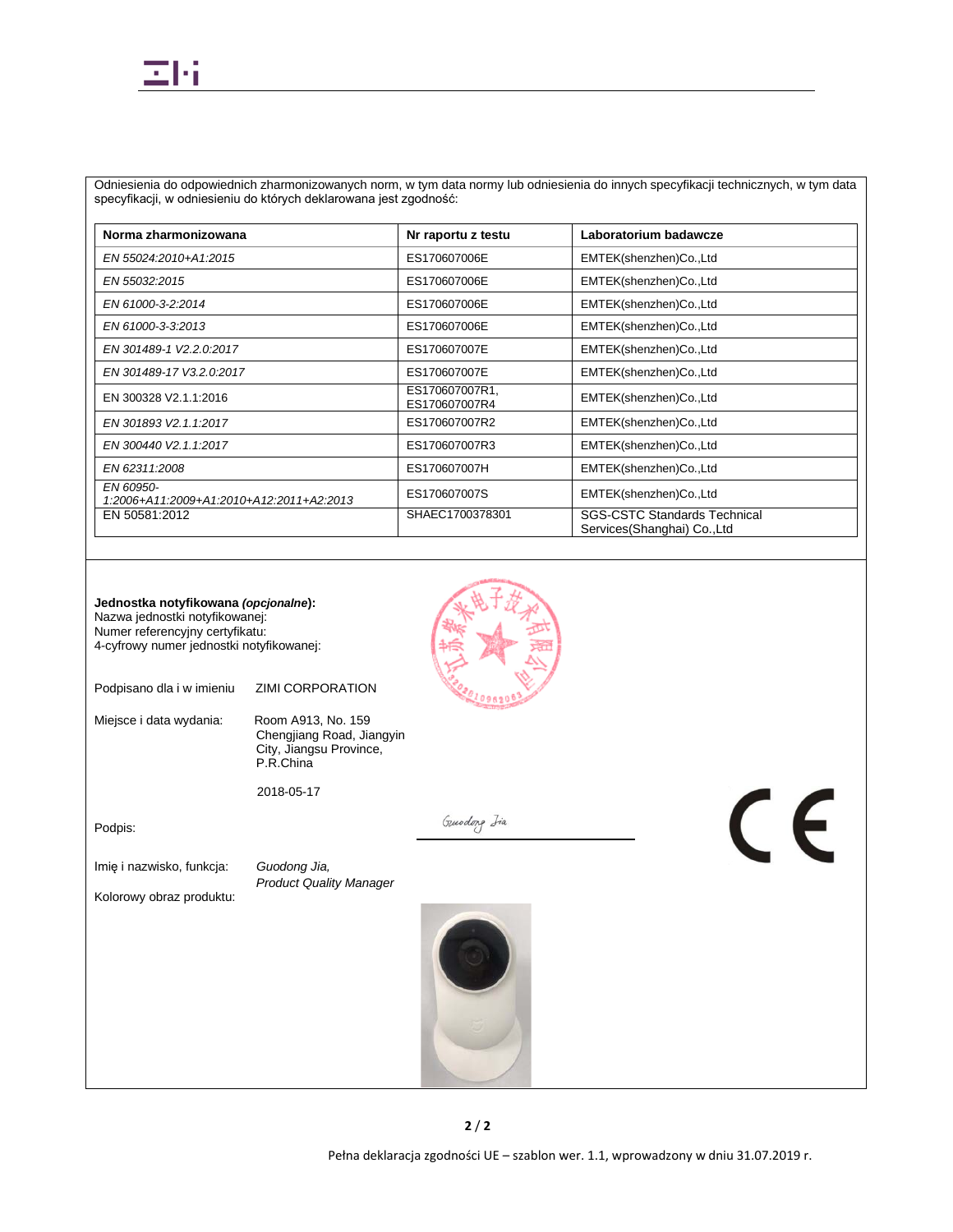

#### **Tradução da Declaração de Conformidade original**

# **DECLARAÇÃO DE CONFORMIDADE DA UE**

## **Aparelho/equipamento**

Produto: *Mi Home Security Camera* Modelo: *SXJ01ZM*<br>
N.º SKU: **ZRM40380** ZRM4038GL Número de lote ou série:17575/XXXXXXXX(the eight X's represent the natural number starting from 00000001))

#### **Fabricante ou o respetivo representante autorizado**

| Nome:     | ZIMI CORPORATION                |
|-----------|---------------------------------|
| Endereco: | Room A913, No. 159              |
|           | Chengjiang Road, Jiangyin City, |
|           | Jiangsu Province, P.R.China     |
| País:     | China                           |

**Representante autorizado do fabricante na UE** Nome: Endereço: País:

## **Esta declaração de conformidade é emitida sob a exclusiva responsabilidade do fabricante.**

#### Objeto da declaração: Indicado acima Indicado acima

O objeto da declaração acima indicado está em conformidade com as seguintes diretivas de harmonização e/ou legislação(ões) relevante(s) da União Europeia:

| 2014/53/UE<br>2014/35/UE       | ☑      |
|--------------------------------|--------|
|                                |        |
|                                | $\Box$ |
| 2014/30/UE                     | ☑      |
| 2011/65/UE                     | ☑      |
| 2009/125/CE                    | П      |
| 2006/42/CE                     | П      |
| 2009/48/CE                     | П      |
| Regulamento (UE) 2016/425      | П      |
| Regulamento (UE) n.º 305/2011  | П      |
| Regulamento (CE) n.º 1223/2009 | П      |
| Diretiva 93/42/CEE             |        |
|                                | $\Box$ |
|                                |        |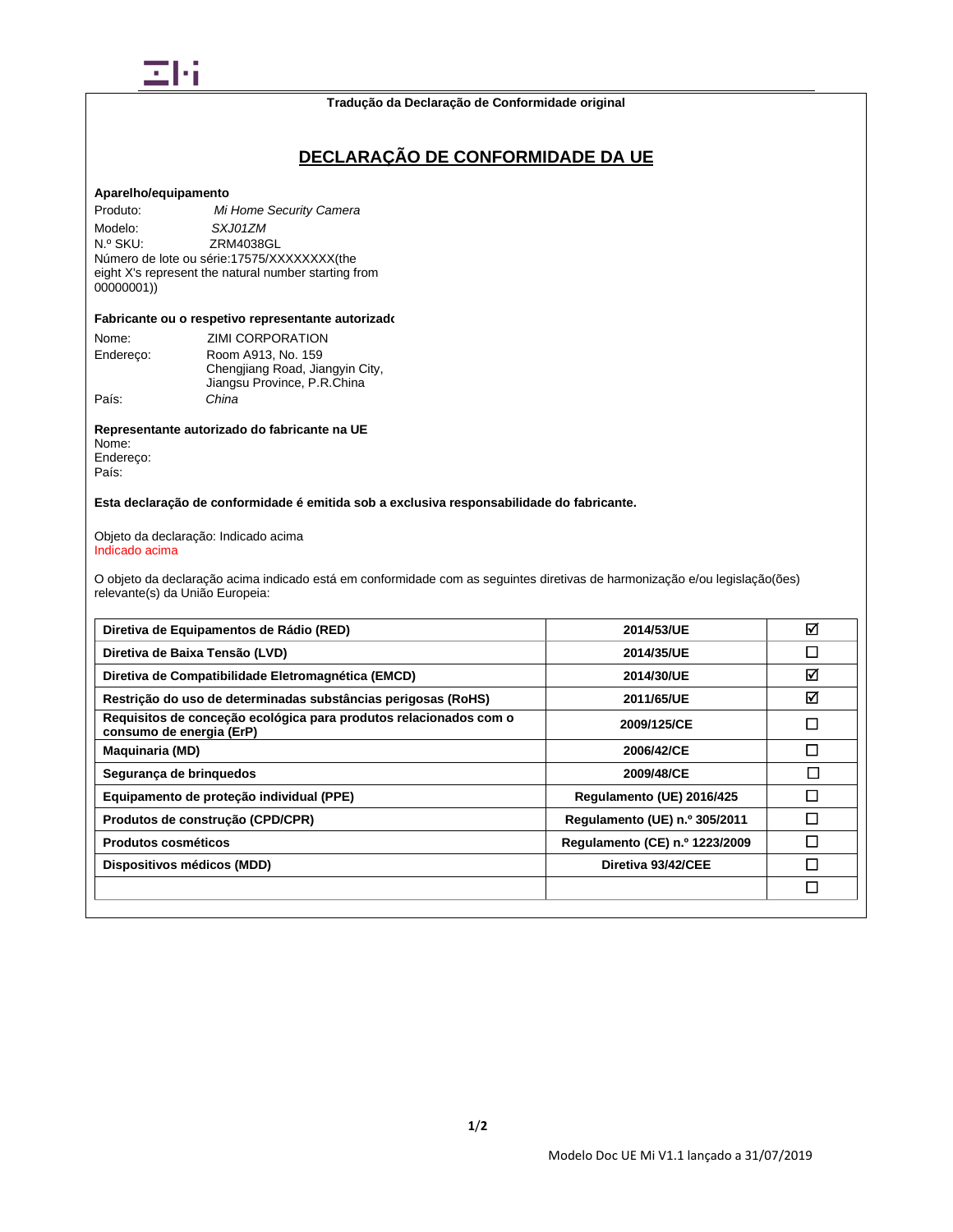# Ξh

Referências às normas harmonizadas relevantes utilizadas, incluindo a data da norma, ou referências a outras especificações técnicas, incluindo a data da especificação, em relação às quais é declarada a conformidade:

| Norma harmonizada                                     | N.º do relatório de ensaio      | Laboratório de ensaios                                             |
|-------------------------------------------------------|---------------------------------|--------------------------------------------------------------------|
| EN 55024:2010+A1:2015                                 | ES170607006E                    | EMTEK(shenzhen)Co.,Ltd                                             |
| EN 55032:2015                                         | ES170607006E                    | EMTEK(shenzhen)Co.,Ltd                                             |
| EN 61000-3-2:2014                                     | ES170607006E                    | EMTEK(shenzhen)Co.,Ltd                                             |
| EN 61000-3-3:2013                                     | ES170607006E                    | EMTEK(shenzhen)Co.,Ltd                                             |
| EN 301489-1 V2.2.0:2017                               | ES170607007E                    | EMTEK(shenzhen)Co.,Ltd                                             |
| EN 301489-17 V3.2.0:2017                              | ES170607007E                    | EMTEK(shenzhen)Co.,Ltd                                             |
| EN 300328 V2.1.1:2016                                 | ES170607007R1,<br>ES170607007R4 | EMTEK(shenzhen)Co.,Ltd                                             |
| EN 301893 V2.1.1:2017                                 | ES170607007R2                   | EMTEK(shenzhen)Co.,Ltd                                             |
| EN 300440 V2.1.1:2017                                 | ES170607007R3                   | EMTEK(shenzhen)Co.,Ltd                                             |
| EN 62311:2008                                         | ES170607007H                    | EMTEK(shenzhen)Co.,Ltd                                             |
| EN 60950-<br>1:2006+A11:2009+A1:2010+A12:2011+A2:2013 | ES170607007S                    | EMTEK(shenzhen)Co.,Ltd                                             |
| EN 50581:2012                                         | SHAEC1700378301                 | <b>SGS-CSTC Standards Technical</b><br>Services(Shanghai) Co., Ltd |



Assinado por e em nome de ZIMI CORPORATION

Local e data da emissão: Room A913, No. 159

Chengjiang Road, Jiangyin City, Jiangsu Province,

2018-05-17

Assinatura:

P.R.China

Nome, função: *Guodong Jia,*

*Product Quality Manager*

Imagem a cores do produto:



Gundong Isa

 $\epsilon$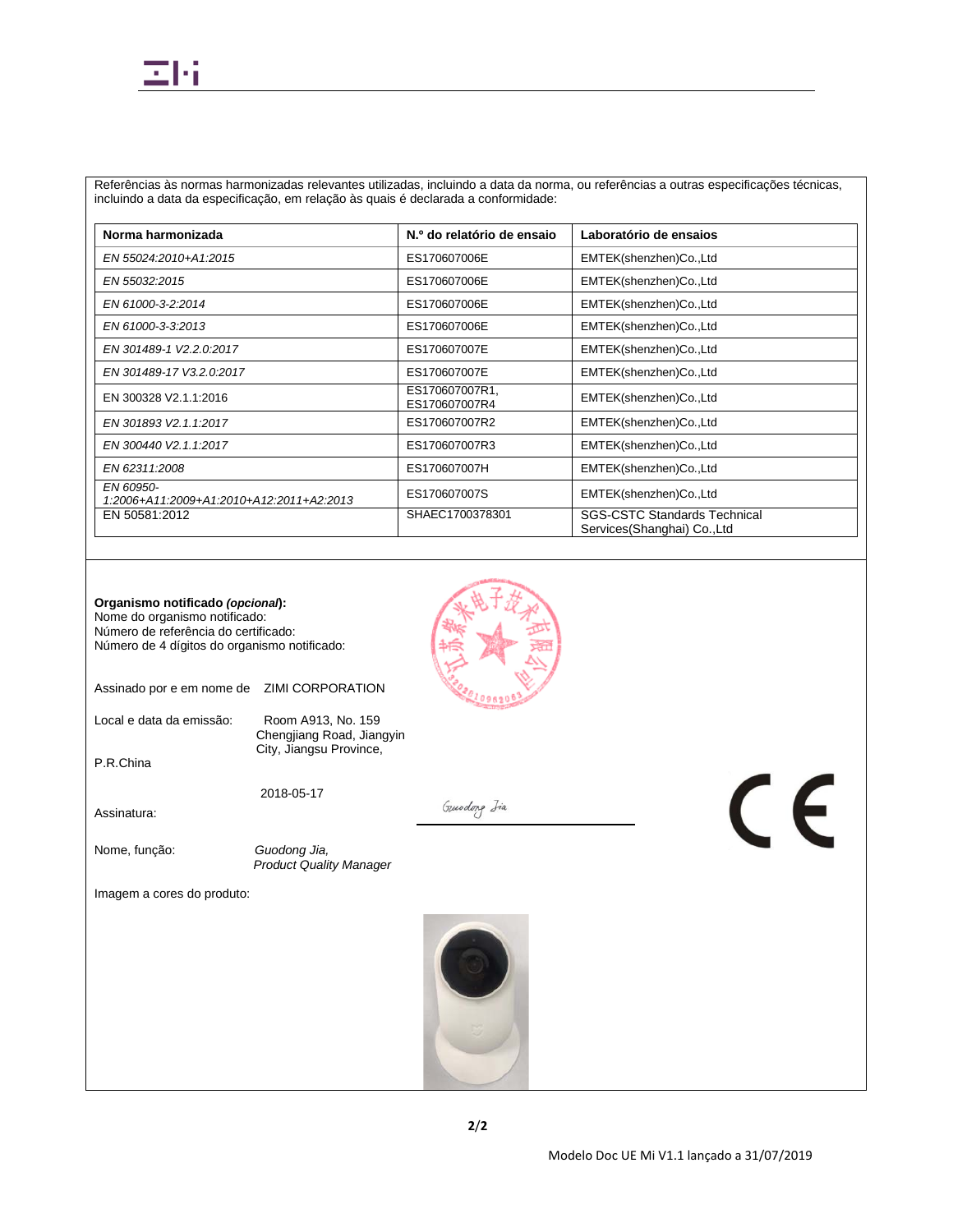

# **DECLARAŢIA DE CONFORMITATE UE**

## **Aparat/Echipament**

Produs: *Mi Home Security Camera* Model: *SXJ01ZM*<br>Nr. SKU: **ZRM4038** ZRM4038GL Lot sau număr serie: 16904/XXXXXXXX(the eight X's represent the natural number starting from 00000001)

#### **Producătorul sau reprezentantul autorizat al acestu**

| Numele: | ZIMI CORPORATION              |
|---------|-------------------------------|
| Adresa: | Room A913, No. 159 Chengjiang |
|         | Road, Jiangyin City, Jiangsu  |
|         | Province, P.R.China           |
| Tara:   | China                         |

**Reprezentantul UE autorizat al producătorilor** Numele: Adresa:

Ţara

## **Această declaraţie de conformitate a fost emisă de producător în calitate de unic responsabil.**

Obiectul declaraţiei: Enumerat mai sus Enumerat mai sus

Obiectul declaraţiei descrise mai sus este în conformitate cu următoarele directive şi legi relevante privind armonizarea, ale Uniunii:

| Directiva privind echipamentele radio (RED)                         | 2014/53/UE                             | ☑ |
|---------------------------------------------------------------------|----------------------------------------|---|
| Directiva privind joasa tensiune (LVD)                              | 2014/35/UE                             | П |
| Directiva privind compatibilitatea electromagnetică (EMCD)          | 2014/30/UE                             | ⊠ |
| Restrictiile de utilizare a anumitor substante periculoase (RoHS)   | 2011/65/UE                             | ☑ |
| Cerintele Ecodesign privind produsele consumatoare de energie (ErP) | 2009/125/CE                            | П |
| Utilajele (MD)                                                      | 2006/42/CE                             | П |
| Siguranța jucăriilor                                                | 2009/48/CE                             | П |
| Echipamentul de protecție personală (PPE)                           | Regulamentul (UE) 2016/425             | П |
| Produsele destinate constructiilor (CPD/CPR)                        | Regulamentul (UE) Nr. 305/2011         | П |
| <b>Produse cosmetice</b>                                            | <b>Regulamentul (CE) Nr. 1223/2009</b> | П |
| Dispozitive medicale(MDD)                                           | Directiva 93/42/CEE                    |   |
|                                                                     |                                        | П |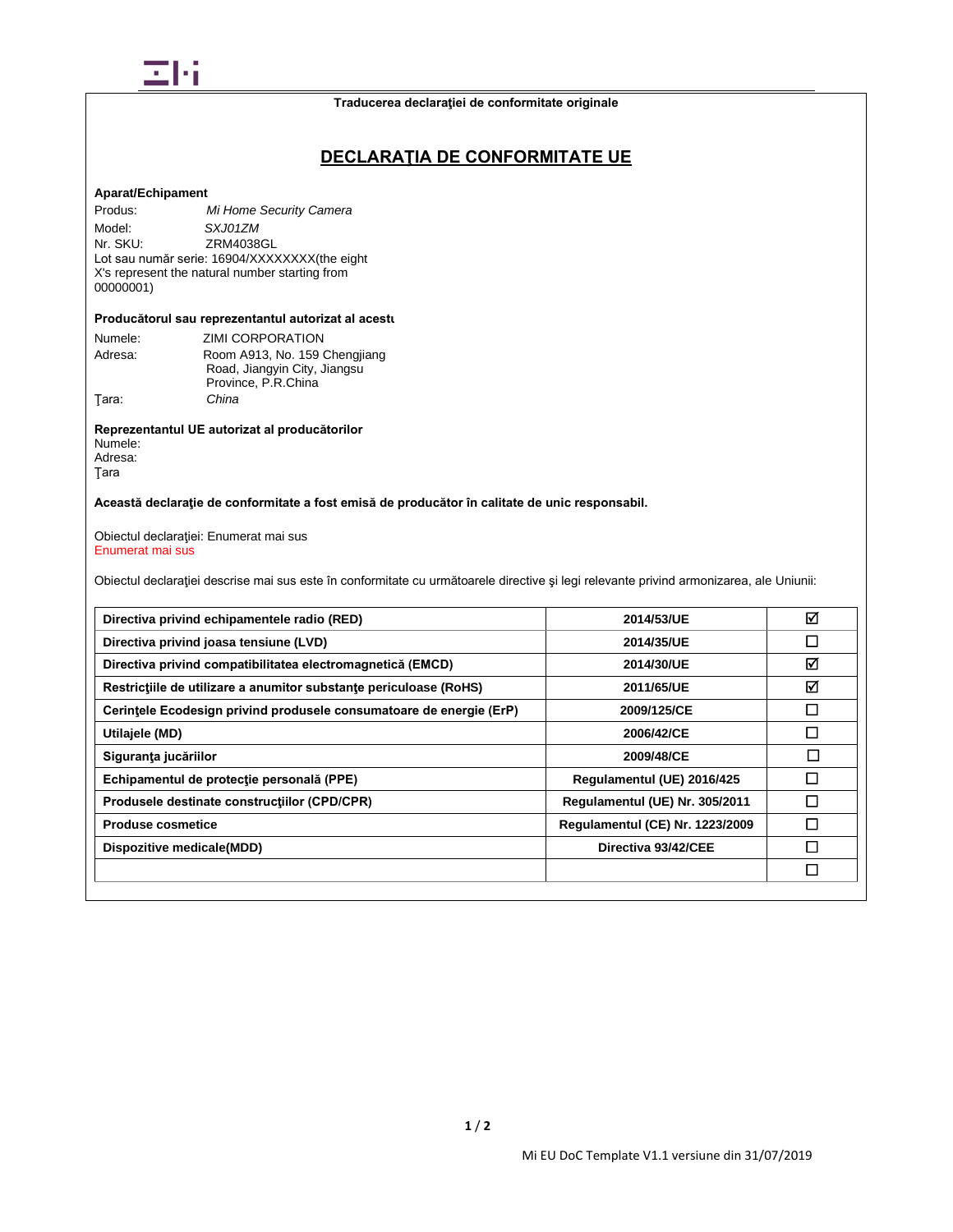Referinţele la standardele armonizate relevante utilizate, inclusiv data standardului sau referinţele la alte specificaţii tehnice, inclusiv data specificaţiilor, în raport cu care este declarată conformitatea:

| <b>Standard armonizat</b>                             | Raport test nr.                 | Laborator test                                                      |
|-------------------------------------------------------|---------------------------------|---------------------------------------------------------------------|
| EN 55024:2010+A1:2015                                 | ES170607006E                    | EMTEK(shenzhen)Co.,Ltd                                              |
| EN 55032:2015                                         | ES170607006E                    | EMTEK(shenzhen)Co.,Ltd                                              |
| EN 61000-3-2:2014                                     | ES170607006E                    | EMTEK(shenzhen)Co.,Ltd                                              |
| EN 61000-3-3:2013                                     | ES170607006E                    | EMTEK(shenzhen)Co.,Ltd                                              |
| EN 301489-1 V2.2.0:2017                               | ES170607007E                    | EMTEK(shenzhen)Co.,Ltd                                              |
| EN 301489-17 V3.2.0:2017                              | ES170607007E                    | EMTEK(shenzhen)Co.,Ltd                                              |
| EN 300328 V2.1.1:2016                                 | ES170607007R1,<br>ES170607007R4 | EMTEK(shenzhen)Co.,Ltd                                              |
| EN 301893 V2.1.1:2017                                 | ES170607007R2                   | EMTEK(shenzhen)Co.,Ltd                                              |
| EN 300440 V2.1.1:2017                                 | ES170607007R3                   | EMTEK(shenzhen)Co.,Ltd                                              |
| EN 62311:2008                                         | ES170607007H                    | EMTEK(shenzhen)Co.,Ltd                                              |
| EN 60950-<br>1:2006+A11:2009+A1:2010+A12:2011+A2:2013 | ES170607007S                    | EMTEK(shenzhen)Co.,Ltd                                              |
| EN 50581:2012                                         | SHAEC1700378301                 | <b>SGS-CSTC Standards Technical</b><br>Services (Shanghai) Co., Ltd |

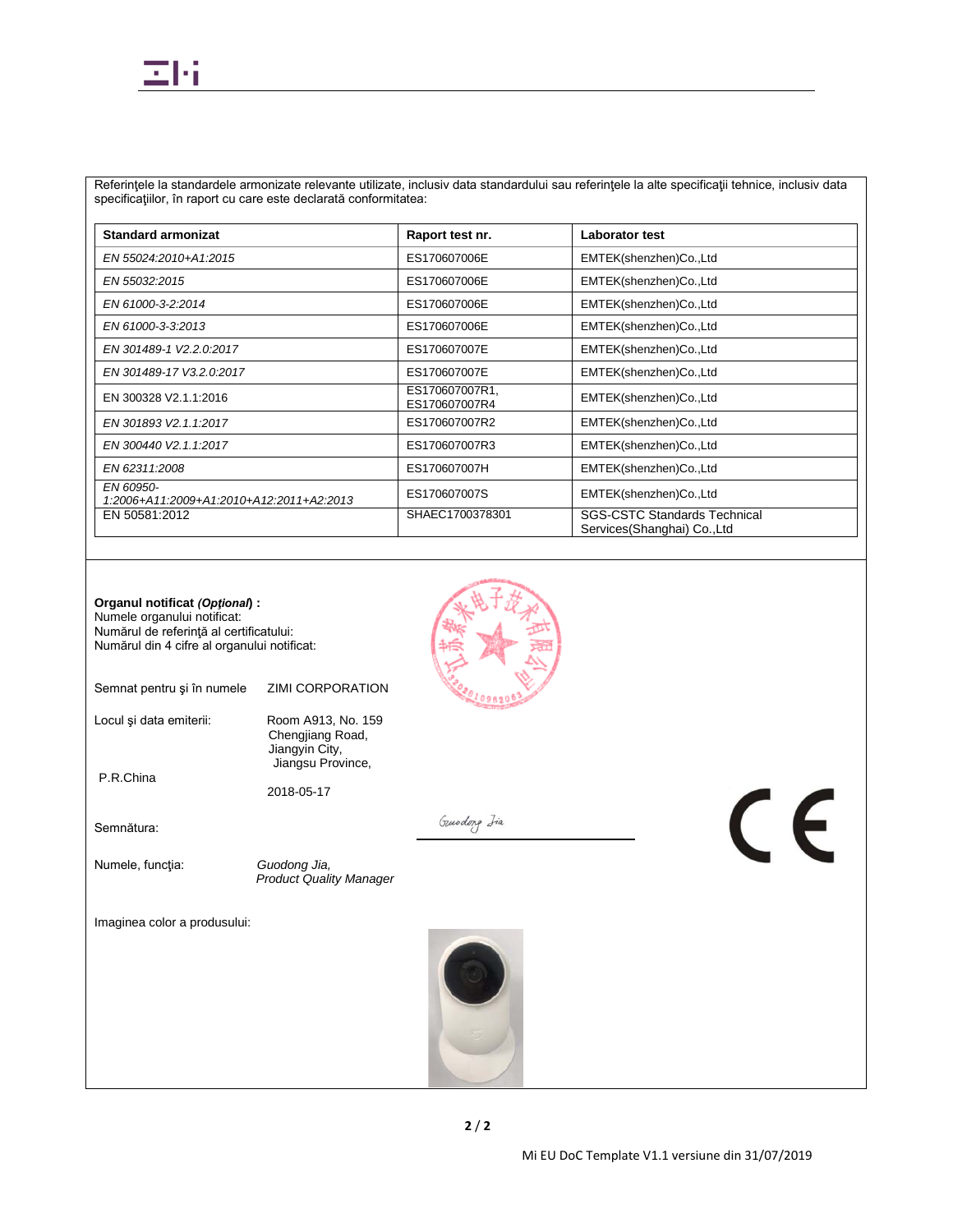

#### **Перевод оригинальной Декларации о соответствии**

# **ДЕКЛАРАЦИЯ ЕС О СООТВЕТСТВИИ**

### **Аппаратура/оборудование**

Изделие: *Mi Home Security Camera* Модель: *SXJ01ZM*<br>Артикул: *ZRM4038* ZRM4038GL Номер партии или серийный номер:16904/XXXXXXXX(the eight X's represent the natural number starting from 00000001)

#### **Производитель или его уполномоченный предс**

| Название: | ZIMI CORPORATION              |
|-----------|-------------------------------|
| Адрес:    | Room A913, No. 159 Chengjiang |
|           | Road, Jiangyin City, Jiangsu  |
|           | Province, P.R.China           |
| Страна:   | China                         |

**Официальный представитель производителя в ЕС** Название: Адрес: Страна

### **Ответственность за выпуск настоящей Декларации о соответствии полностью возлагается на производителя.**

#### Предмет декларации: Перечислено выше Перечислено выше

Предмет декларации, описанный выше, соответствует следующим Директивам по гармонизации ЕС и/или нормативно-правовым актам:

| Директива на радиооборудование (RED)                       | 2014/53/EC               | ☑                        |
|------------------------------------------------------------|--------------------------|--------------------------|
| Директива на низковольтное оборудование (LVD)              | 2014/35/EC               | $\overline{\phantom{a}}$ |
| Директива на электромагнитную совместимость (EMCD)         | 2014/30/EC               | ☑                        |
| Ограничение использования некоторых опасных веществ (RoHS) | 2011/65/EC               | ☑                        |
| Требования к экодизайну энергосвязанных изделий (ErP)      | 2009/125/EC              | □                        |
| Безопасность машин и оборудования (MD)                     | 2006/42/EC               | П                        |
| Безопасность игрушек                                       | 2009/48/EC               | П                        |
| Средства индивидуальной защиты (СИЗ)                       | Стандарт (ЕС) 2016/425   | Π                        |
| Строительная продукция (CPD/CPR)                           | Стандарт (ЕС) №305/2011  | П                        |
| Косметические изделия                                      | Стандарт (ЕК) №1223/2009 | П                        |
| Медицинские устройства (MDD)                               | Директива 93/42/ЕЭС      | П                        |
|                                                            |                          | $\Box$                   |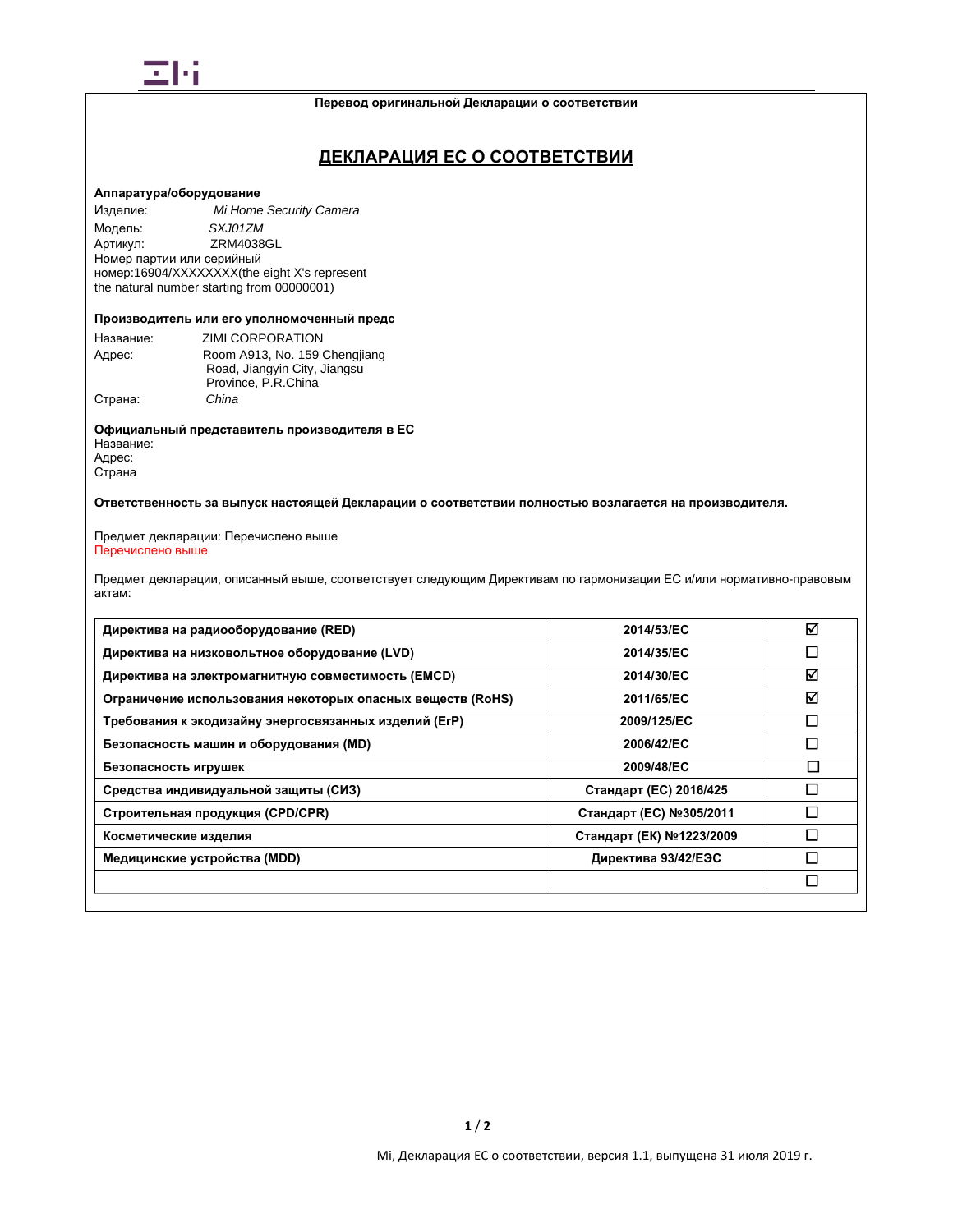# Ξh

Ссылки на применимые стандарты гармонизации (включая дату принятия) и иные спецификации (включая дату создания), соответствие которым утверждается:

| Стандарт гармонизации                                 | № отчета об испытании           | Испытательная лаборатория                                          |
|-------------------------------------------------------|---------------------------------|--------------------------------------------------------------------|
| EN 55024:2010+A1:2015                                 | ES170607006E                    | EMTEK(shenzhen)Co.,Ltd                                             |
| EN 55032:2015                                         | ES170607006E                    | EMTEK(shenzhen)Co.,Ltd                                             |
| EN 61000-3-2:2014                                     | ES170607006E                    | EMTEK(shenzhen)Co.,Ltd                                             |
| EN 61000-3-3:2013                                     | ES170607006E                    | EMTEK(shenzhen)Co.,Ltd                                             |
| EN 301489-1 V2.2.0:2017                               | ES170607007E                    | EMTEK(shenzhen)Co.,Ltd                                             |
| EN 301489-17 V3.2.0:2017                              | ES170607007E                    | EMTEK(shenzhen)Co.,Ltd                                             |
| EN 300328 V2.1.1:2016                                 | ES170607007R1,<br>ES170607007R4 | EMTEK(shenzhen)Co.,Ltd                                             |
| EN 301893 V2.1.1:2017                                 | ES170607007R2                   | EMTEK(shenzhen)Co.,Ltd                                             |
| EN 300440 V2.1.1:2017                                 | ES170607007R3                   | EMTEK(shenzhen)Co.,Ltd                                             |
| EN 62311:2008                                         | ES170607007H                    | EMTEK(shenzhen)Co.,Ltd                                             |
| EN 60950-<br>1:2006+A11:2009+A1:2010+A12:2011+A2:2013 | ES170607007S                    | EMTEK(shenzhen)Co.,Ltd                                             |
| EN 50581:2012                                         | SHAEC1700378301                 | <b>SGS-CSTC Standards Technical</b><br>Services(Shanghai) Co., Ltd |

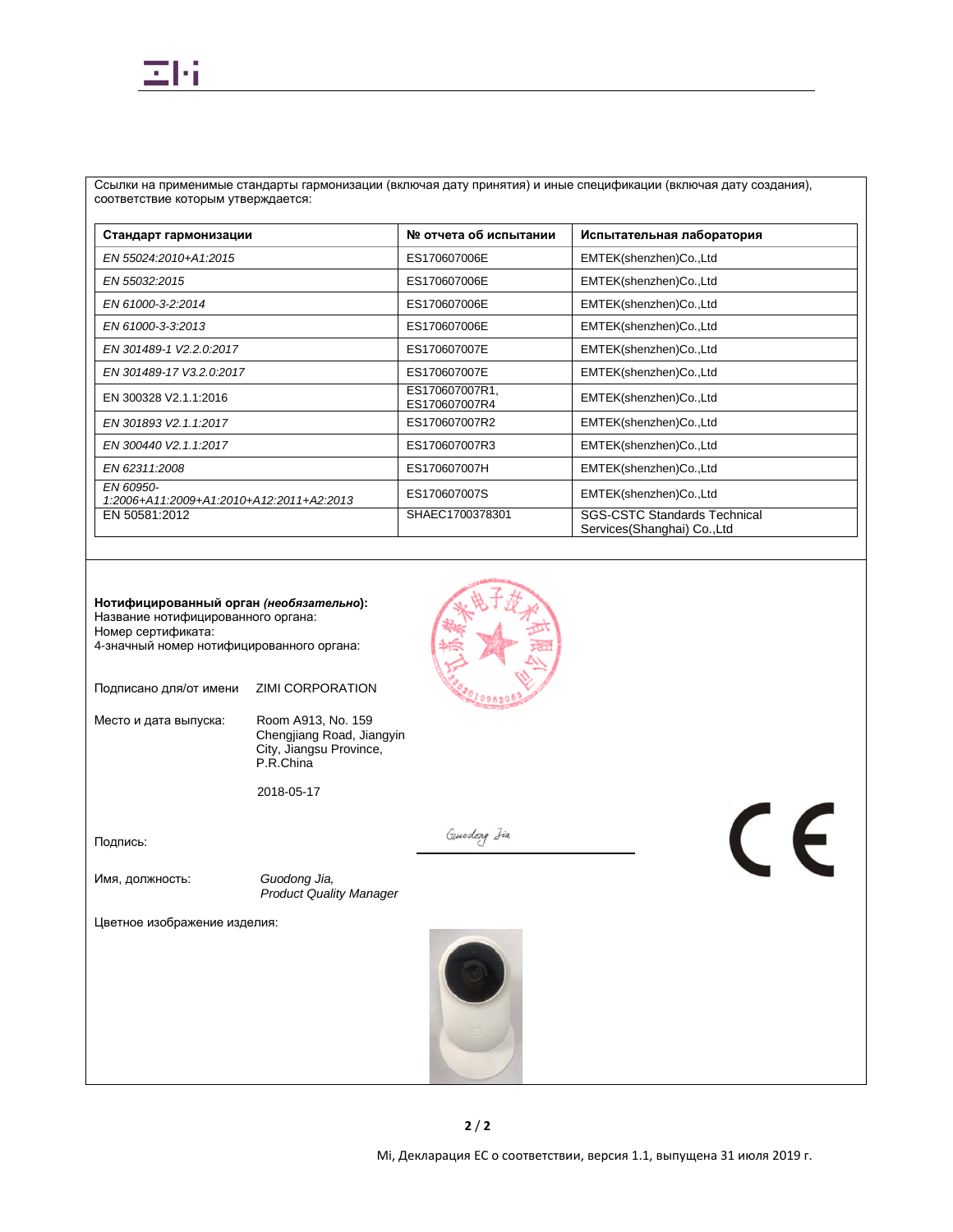

# **AB UYGUNLUK BEYANI**

# **Cihaz/Ekipman**

Ürün: *Mi Home Security Camera* Model: *SXJ01ZM*<br>SKU No.: ZRM40380 ZRM4038GL Parti veya Seri Numarası:16904/XXXXXXXX(the eight X's represent the natural number starting from 00000001)

## **Üretici veya üreticinin yetkili temsilcisi:**

| Adı:   | <b>ZIMI CORPORATION</b>       |
|--------|-------------------------------|
| Adres: | Room A913, No. 159 Chengjiang |
|        | Road, Jiangyin City, Jiangsu  |
|        | Province, P.R.China           |
| Ülke:  | China                         |

# **Üreticinin yetkili AB Temsilcisi**

Adı: Adres: Ülke

## **Bu uygunluk beyanı, üreticinin yegane sorumluluğu altında yayınlanmıştır.**

Beyan konusu: Yukarıda listelenmiştir Yukarıda listelenmiştir

Yukarıda belirtilen beyanın konusu, aşağıdaki ilgili AB uyumlaştırma direktifleri ve/veya mevzuatları ile uyumludur:

| Radyo Ekipmanı Direktifi (RED)                                | 2014/53/AB                      | ☑      |
|---------------------------------------------------------------|---------------------------------|--------|
| Alcak Gerilim Direktifi (LVD)                                 | 2014/35/AB                      | □      |
| Elektromanyetik Uyumluluk Direktifi (EMCD)                    | 2014/30/AB                      | ☑      |
| Belirli tehlikeli maddelerin kullanımının kısıtlanması (RoHS) | 2011/65/AB                      | ☑      |
| Enerjiyle ilgili ürünler için Ecodesign Gereklilikleri (ErP)  | 2009/125/AT                     | □      |
| <b>Makineler (MD)</b>                                         | 2006/42/AT                      | $\Box$ |
| Oyuncak güvenliği                                             | 2009/48/AT                      | $\Box$ |
| Kişisel koruyucu ekipman (KKE)                                | 2016/425 Sayılı Düzenleme (AB)  | П      |
| İnşaat ürünleri (CPD/CPR)                                     | 305/2011 Sayılı Düzenleme (AB)  | П      |
| Kozmetik ürünler                                              | 1223/2009 Sayılı Düzenleme (AB) | П      |
| Tibbi cihazlar (MDD)                                          | 93/42/AET Sayılı Direktifi      | П      |
|                                                               |                                 | П      |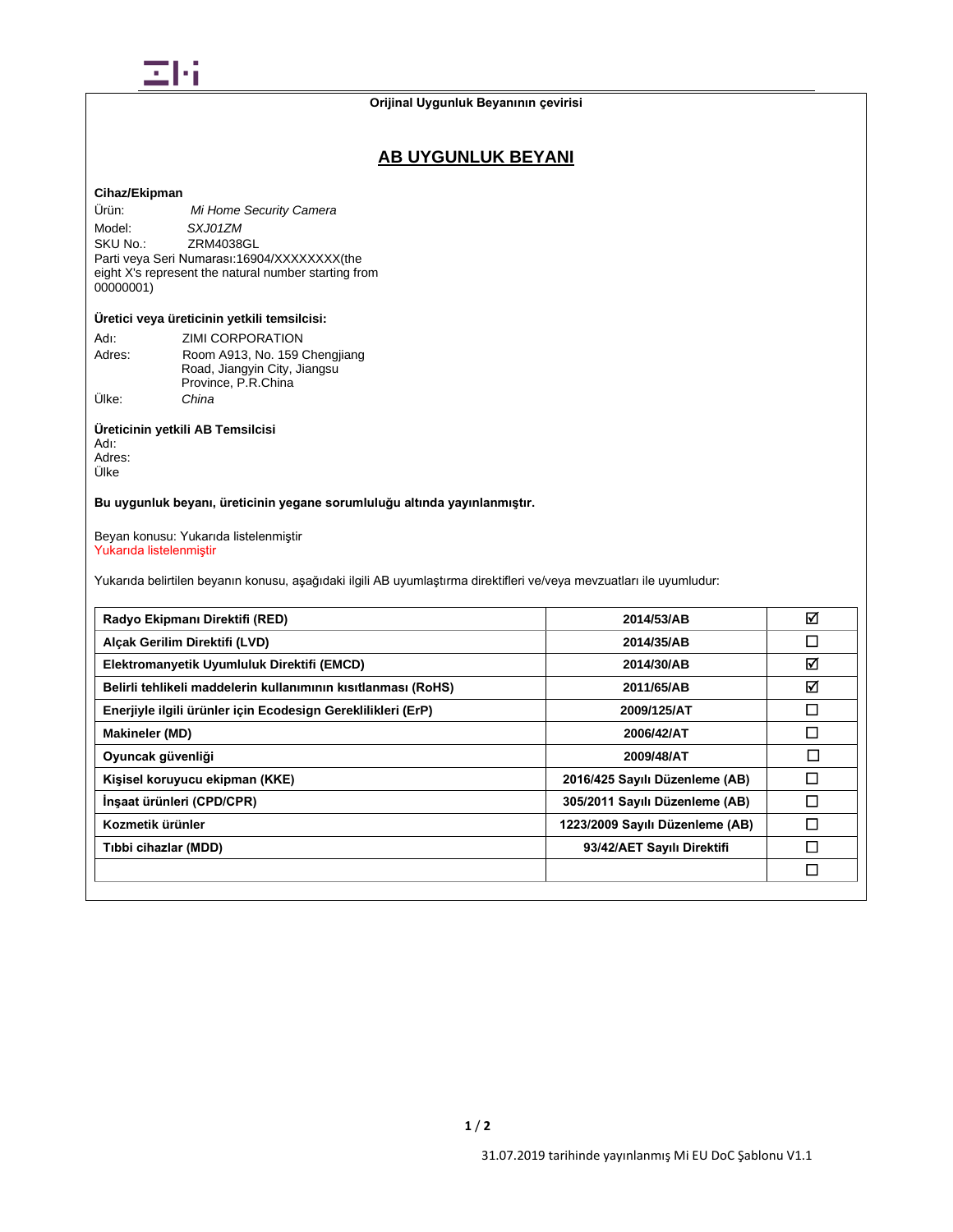Uygunluğun beyan edildiği ilgili uyumlaştırılmış standartlara (standart tarihi dahil olmak üzere) atıflar veya diğer teknik özelliklere (teknik özellik tarihi dahil olmak üzere) atıflar:

| Uyumlaştırılmış Standart                              | Test Raporu No.                 | <b>Test laboratuvari</b>                                           |
|-------------------------------------------------------|---------------------------------|--------------------------------------------------------------------|
| EN 55024:2010+A1:2015                                 | ES170607006E                    | EMTEK(shenzhen)Co.,Ltd                                             |
| EN 55032:2015                                         | ES170607006E                    | EMTEK(shenzhen)Co.,Ltd                                             |
| EN 61000-3-2:2014                                     | ES170607006E                    | EMTEK(shenzhen)Co.,Ltd                                             |
| EN 61000-3-3:2013                                     | ES170607006E                    | EMTEK(shenzhen)Co.,Ltd                                             |
| EN 301489-1 V2.2.0:2017                               | ES170607007E                    | EMTEK(shenzhen)Co.,Ltd                                             |
| EN 301489-17 V3.2.0:2017                              | ES170607007E                    | EMTEK(shenzhen)Co.,Ltd                                             |
| EN 300328 V2.1.1:2016                                 | ES170607007R1,<br>ES170607007R4 | EMTEK(shenzhen)Co.,Ltd                                             |
| EN 301893 V2.1.1:2017                                 | ES170607007R2                   | EMTEK(shenzhen)Co.,Ltd                                             |
| EN 300440 V2.1.1:2017                                 | ES170607007R3                   | EMTEK(shenzhen)Co.,Ltd                                             |
| EN 62311:2008                                         | ES170607007H                    | EMTEK(shenzhen)Co.,Ltd                                             |
| EN 60950-<br>1:2006+A11:2009+A1:2010+A12:2011+A2:2013 | ES170607007S                    | EMTEK(shenzhen)Co.,Ltd                                             |
| EN 50581:2012                                         | SHAEC1700378301                 | <b>SGS-CSTC Standards Technical</b><br>Services(Shanghai) Co., Ltd |



Şu kişinin adına ve namına imzalanmıştır:ZIMI CORPORATION

Yayınlanma yeri ve tarihi: Room A913, No. 159

Chengjiang Road, Jiangyin City, Jiangsu Province, P.R.China

2018-05-17

İmza:

Ad, işlev: *Guodong Jia, Product Quality Manager*

Ürünün Renkli Görüntüsü:



Gundong Isa

 $C \in$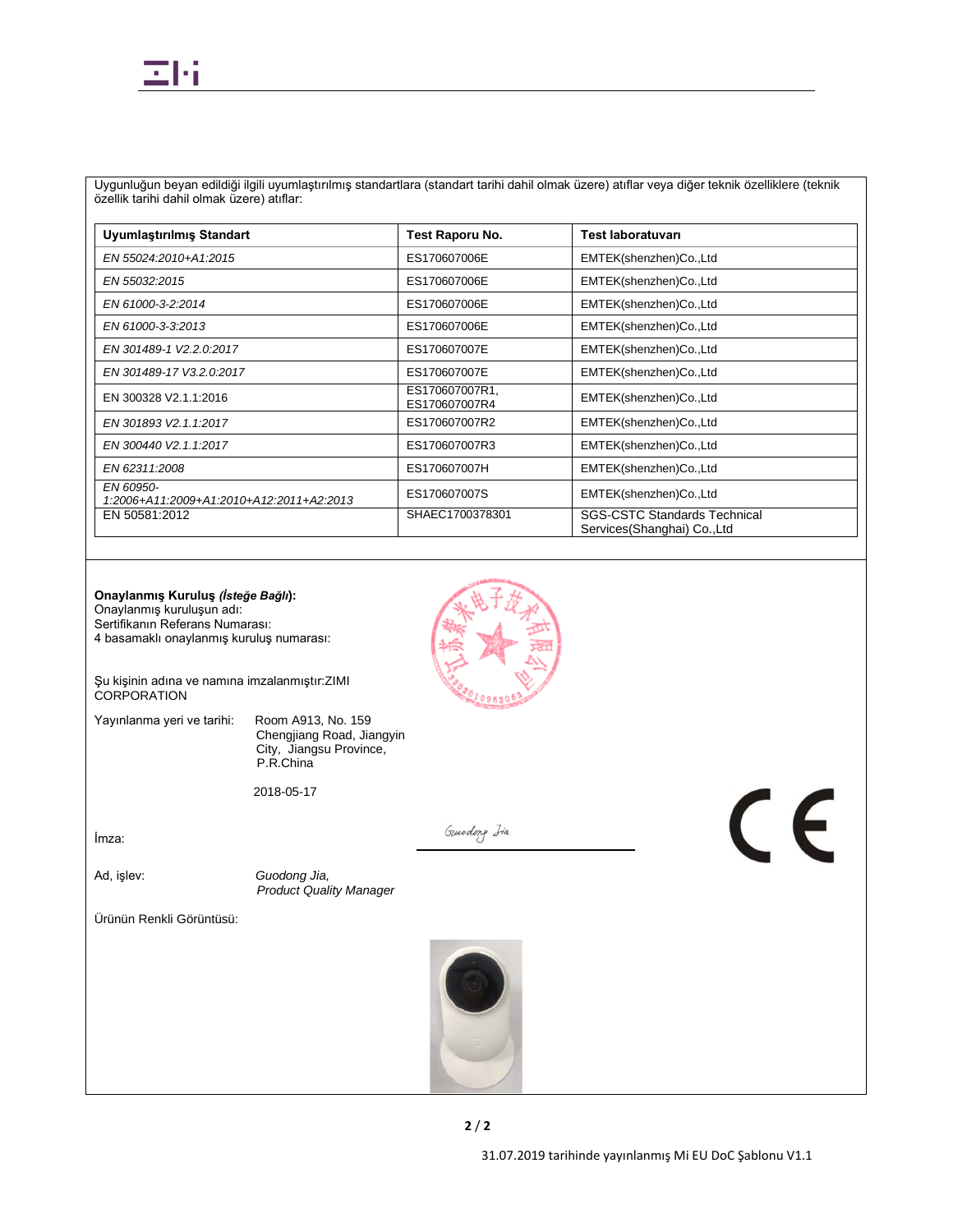

#### **Переклад оригінальної декларації про відповідність**

# **ДЕКЛАРАЦІЯ ПРО ВІДПОВІДНІСТЬ ДИРЕКТИВАМ ЄС**

### **Прилад / обладнання**

Продукт: *Mi Home Security Camera* Модель: *SXJ01ZM* Інвентарний №: Серійний номер або номер партії:16904/XXXXXXXX(the eight X's represent the natural number starting from 00000001)

#### **Виробник або його вповноважений представник**

| Назва:  | <b>ZIMI CORPORATION</b>   |  |
|---------|---------------------------|--|
| Адреса: | Room A913, No. 159        |  |
|         | Chengjiang Road, Jiangyin |  |
|         | City, Jiangsu Province,   |  |
|         | P.R.China                 |  |
| Країна: | China                     |  |

**Уповноважений представник виробника в країнах ЄС** Назва: Адреса: Країна:

**Цю декларацію про відповідність випущено під виключну відповідальність виробника.**

#### Предмет декларації: Зазначено вище Зазначено вище

Описаний вище предмет декларації виконує вимоги зазначених нижче відповідних директив, націлених на гармонізацію стандартів Союзу, та / або законів:

| Директива про радіообладнання (Radio Equipment Directive, RED)                                                             | 2014/53/EU                    | ⊠            |
|----------------------------------------------------------------------------------------------------------------------------|-------------------------------|--------------|
| Директива про низьковольтне обладнання (Low Voltage Directive,<br>LVD)                                                     | 2014/35/EU                    | $\mathbf{I}$ |
| Директива про електромагнітну сумісність (Electromagnetic<br><b>Compatibility Directive, EMCD)</b>                         | 2014/30/EU                    | ⊠            |
| Директива про обмеження вмісту небезпечних речовин (Restriction of<br>the use of certain hazardous substances, RoHS)       | 2011/65/EU                    | ☑            |
| Вимоги до екологічного проектування енергоспоживчої продукції<br>(Ecodesign Requirements for energy-related products, ErP) | 2009/125/EC                   | П            |
| Директива про машинне обладнання (Machinery Directive, MD)                                                                 | 2006/42/EC                    | П            |
| Директива про безпеку іграшок                                                                                              | 2009/48/EC                    |              |
| Директива про засоби індивідуального захисту (Personal protective<br>equipment, PPE)                                       | Регламент СС (EU) 2016/425    |              |
| Будівельна продукція (CPD/CPR)                                                                                             | Регламент ЄС (EU) № 305/2011  |              |
| Косметична продукція                                                                                                       | Регламент ЄС (ЕС) № 1223/2009 |              |
| Медичні прилади (MDD)                                                                                                      | Директива 93/42/ЕЕС           |              |
|                                                                                                                            |                               | П            |